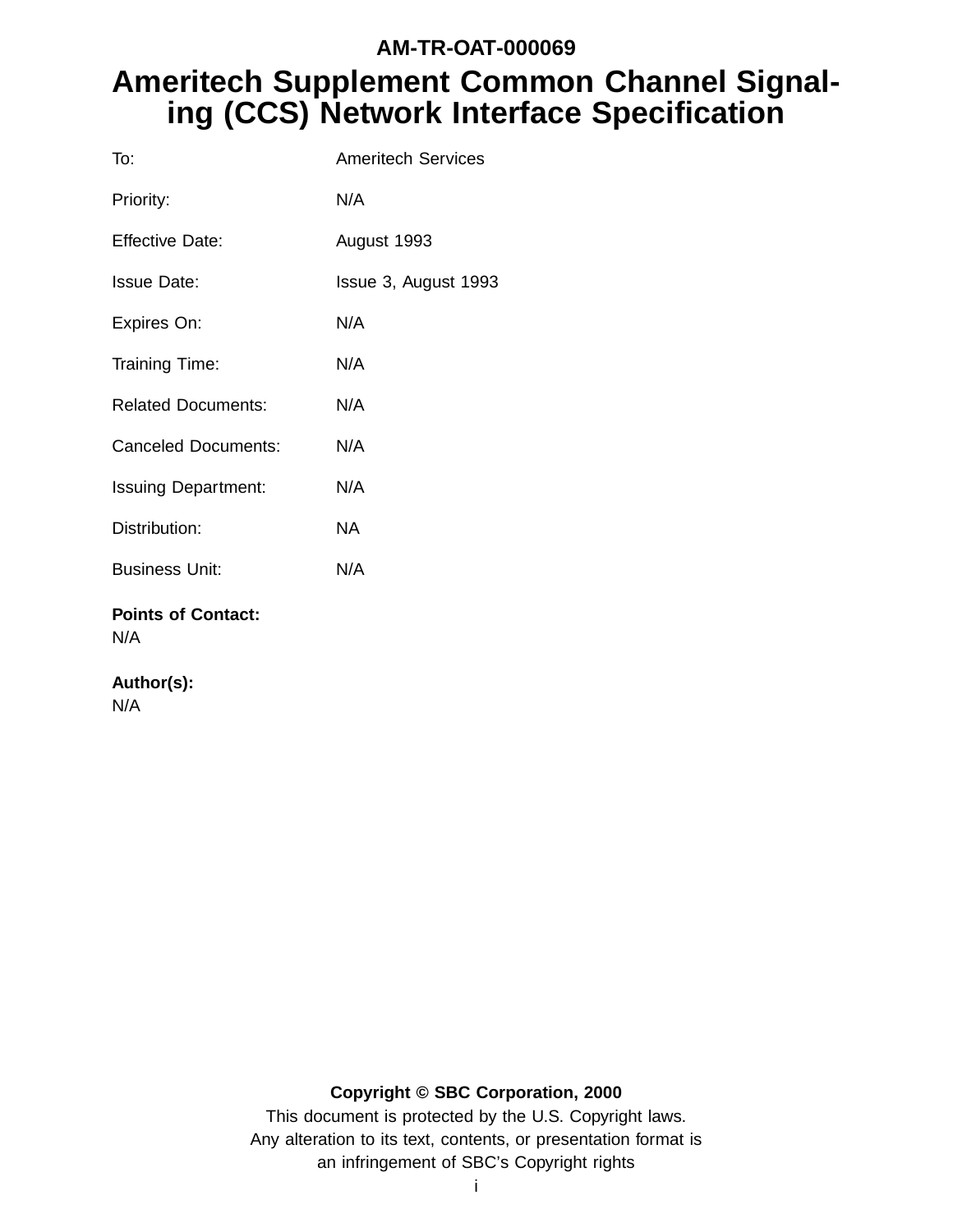#### **Table of Contents**

| 1. | <b>INTRODUCTION</b> |                                                                     |                 |
|----|---------------------|---------------------------------------------------------------------|-----------------|
|    | 1.1.                | General                                                             | 3               |
|    | 1.2.                | Purpose                                                             | 3               |
|    | 1.3.                | Organization of the Document                                        | $\overline{4}$  |
|    | 1.4.                | <b>Related Documents</b>                                            | 4               |
| 2. |                     | NETWORK ARCHITECTURE                                                |                 |
|    | 2.1.                | Interface Architecture                                              | 5               |
|    | 2.2.                | <b>CCS Network Interconnection Architecture</b>                     | 5               |
|    |                     | 2.2.1. STP to ICN STP (see Figure 1)                                | 5               |
|    |                     | 2.2.2. STP to ICN SP (see Figure 2)                                 | 5               |
|    | 2.3.                | <b>Point Code Assignment</b>                                        | 5               |
|    |                     | 2.3.1. Point Code Sharing                                           | 5               |
|    |                     | 2.3.2. Point Code Distribution                                      | 6               |
|    | 2.4.                | <b>Types of Access</b>                                              | $6\phantom{1}6$ |
|    | 2.5.                | <b>Signaling Link Requirements</b>                                  | 6               |
|    | 2.6.                | <b>CCS Conditions of Interconnection</b>                            | $6\phantom{1}6$ |
|    |                     | 2.6.1. Signaling Point of Interface (SPOI)                          | 6               |
|    | 2.7.                | A Link Concentrators (ALCs)                                         | $\overline{7}$  |
|    | 2.8.                | Independent Telephone Companies Interconnection                     | $\overline{7}$  |
| 3. |                     | INTERFACE PROTOCOL AND MESSAGES                                     | $\overline{7}$  |
|    | 3.1.                | ISDN User Part Non-Capability Related Messages                      | $\overline{7}$  |
|    |                     | 3.1.1. Dual Seizure (Glare) Description                             | 7               |
| 4. |                     | CAPABILITIES SUPPORTED - INTERNETWORK CALL CONTROL                  | 8               |
|    | 4.1.                | <b>Originating Access Additional Parameters</b>                     |                 |
|    | 4.2.                | Common Channel Signaling (CCS) Network Interface Specification      | 8               |
|    |                     | Calling Party Number (CPN) Description<br>4.2.1.                    | 8               |
|    |                     | <b>Charge Number Description</b><br>4.2.2.                          | 8               |
|    |                     | 4.2.3.<br><b>Originating Line Information Parameter Description</b> | 9               |
|    |                     |                                                                     |                 |

## **Copyright © SBC Service, Inc. 2000**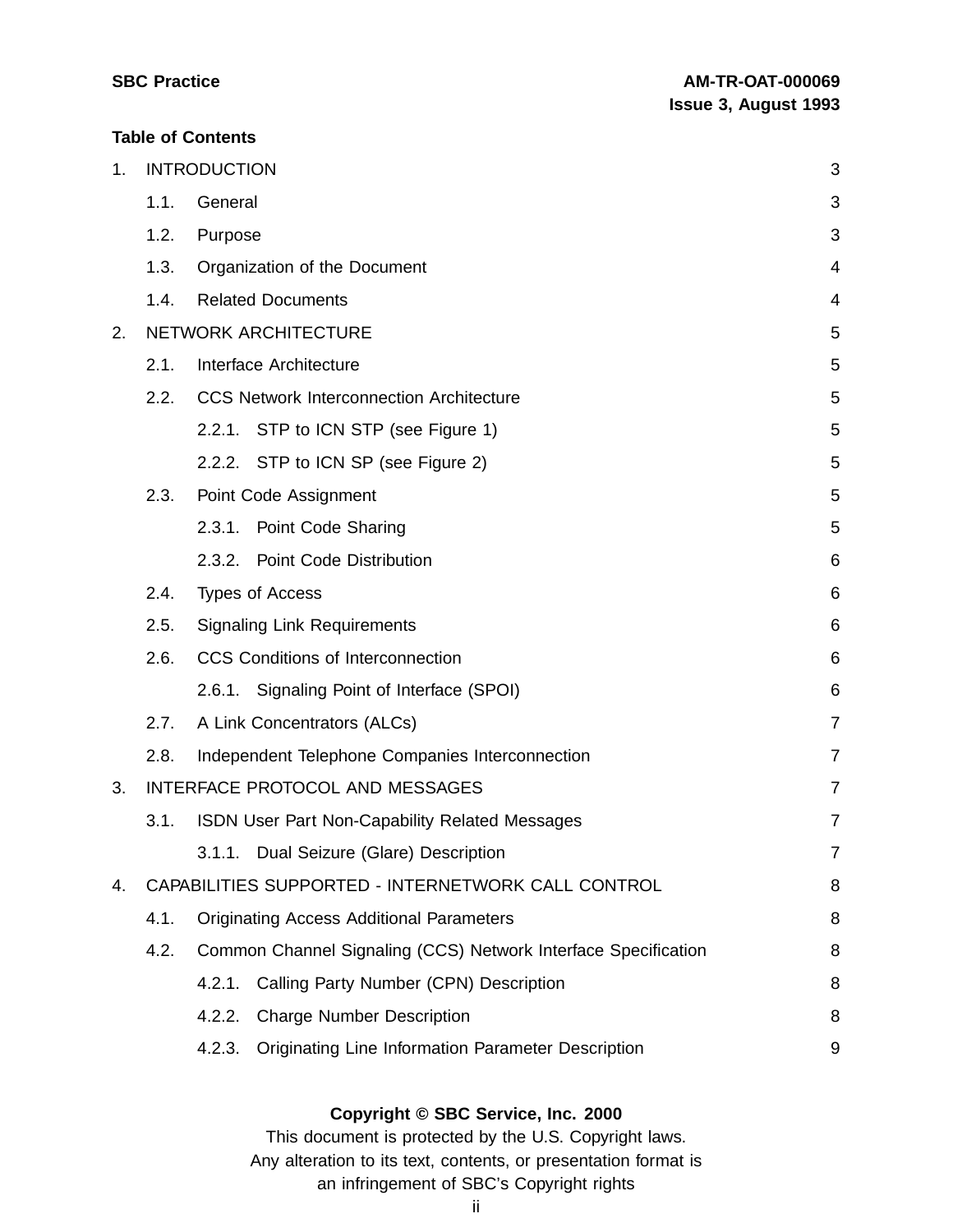|    |                                                                  |                                                                             | 4.2.4. Carrier Selection Indicator Description                | 9  |
|----|------------------------------------------------------------------|-----------------------------------------------------------------------------|---------------------------------------------------------------|----|
|    | 4.3.                                                             | Additional Parameters Supporting Integrated Services Digital Network (ISDN) |                                                               |    |
|    |                                                                  | 4.3.1.                                                                      | Generic Address Parameter (GAP) Description                   | 9  |
|    |                                                                  |                                                                             | 4.3.2. Access Transport Description                           | 10 |
|    | 4.4.                                                             |                                                                             | Tones And Announcements Description                           | 10 |
| 5. |                                                                  |                                                                             | <b>CAPABILITY RELATED PROTOCOL</b>                            | 11 |
|    | <b>ISDN User Part Internetwork Call Control Protocol</b><br>5.1. |                                                                             |                                                               | 11 |
|    |                                                                  |                                                                             | 5.1.1. Continuity Check                                       | 11 |
|    |                                                                  | 5.1.2.                                                                      | Resume Message                                                | 11 |
|    |                                                                  | 5.1.3.                                                                      | <b>Suspend Message</b>                                        | 12 |
|    |                                                                  | 5.1.4.                                                                      | <b>Call Progress Message</b>                                  | 12 |
|    |                                                                  | 5.1.5.                                                                      | <b>Confusion Message</b>                                      | 12 |
|    | 5.2.                                                             |                                                                             | Initial Address Message                                       | 13 |
|    |                                                                  | 5.2.1.                                                                      | User Service Information Parameter                            | 13 |
|    |                                                                  | 5.2.2.                                                                      | Call from ICN to BCC Network (Network of Origination Unknown) | 13 |
|    | 5.3.                                                             |                                                                             | Transaction Capability Application Protocol (TCAP)            | 13 |
|    |                                                                  | 5.3.1.                                                                      | <b>Calling Name Delivery</b>                                  | 13 |
|    |                                                                  | 5.3.2.                                                                      | Ameritech Message Signaling Interface - Expansion             | 14 |
|    |                                                                  | 5.3.3.                                                                      | <b>Advanced Custom Calling Service</b>                        | 14 |
|    |                                                                  | 5.3.4.                                                                      | <b>Alternate Billing Service</b>                              | 14 |
|    |                                                                  | 5.3.5.                                                                      | 800 Data Base                                                 | 15 |
|    | 5.4.                                                             | Nx64                                                                        |                                                               | 15 |
| 6. |                                                                  |                                                                             | PHYSICAL LEVEL SPECIFICATIONS                                 | 15 |
|    | 6.1.                                                             |                                                                             | <b>Diverse Physical Facility Paths</b>                        | 15 |
|    |                                                                  |                                                                             | 6.1.1. Diversity Definition                                   | 15 |
| 7. |                                                                  | <b>PERFORMANCE</b>                                                          |                                                               | 16 |
| 8. |                                                                  |                                                                             | <b>MAINTENANCE &amp; TESTING</b>                              | 16 |
|    | 8.1.                                                             |                                                                             | Ameritech Position - Testing Procedures                       | 16 |
|    | 8.2.                                                             |                                                                             | Channel Service Unit (CSU) - No DSOA Interface                | 16 |

## **Copyright © SBC Service, Inc. 2000**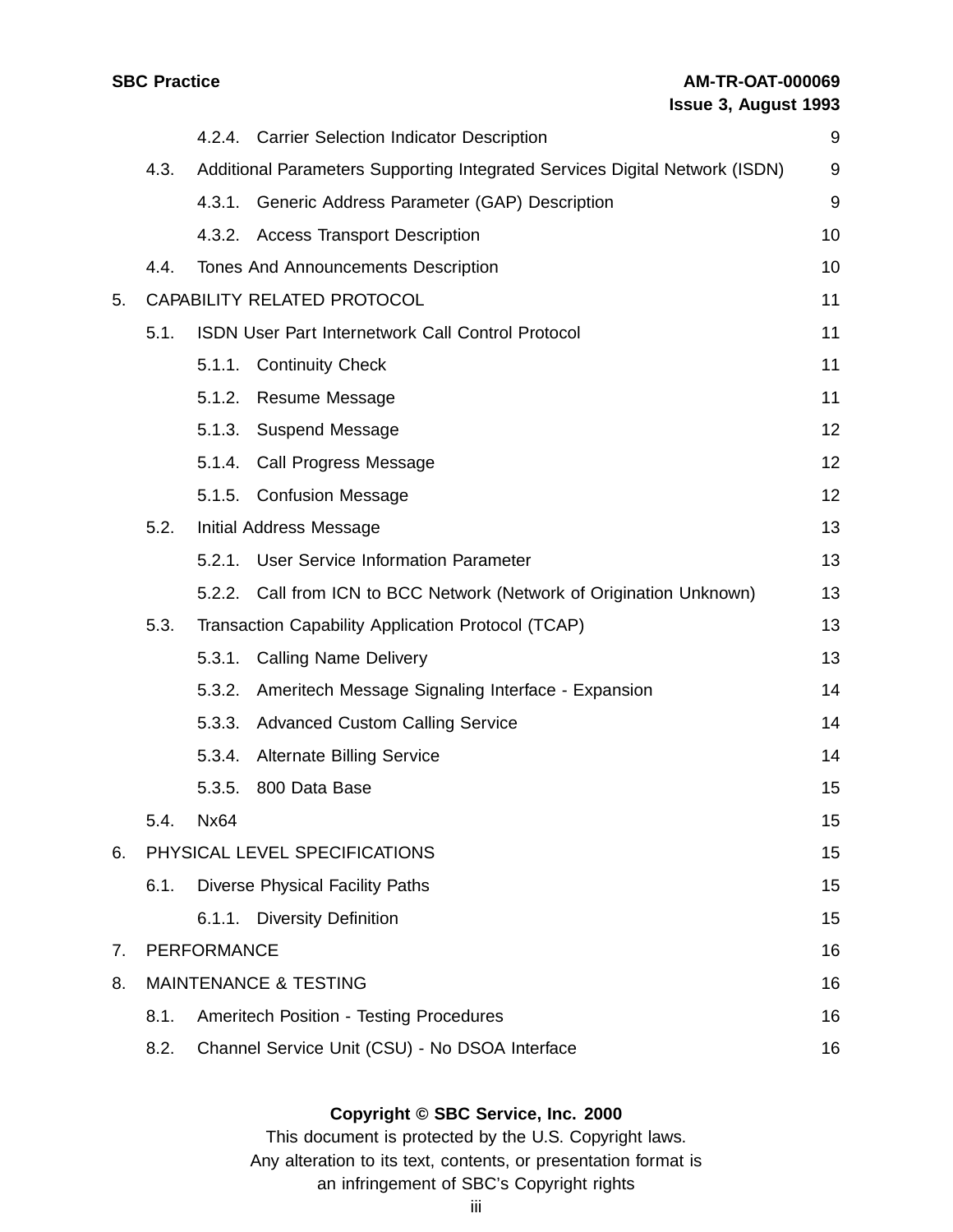| <b>SBC Practice</b>           | <b>AM-TR-OAT-000069</b><br><b>Issue 3, August 1993</b> |
|-------------------------------|--------------------------------------------------------|
| <b>DSOA</b> Interface<br>8.3. | 16                                                     |
| 9.<br><b>ACRONYM LIST</b>     | 16                                                     |
| 10. REFERENCES                | 19                                                     |
| APPENDIX A - APPENDIX A       | 21                                                     |
| APPENDIX B - APPENDIX B       | 24                                                     |
| APPENDIX C - APPENDIX C       | 25                                                     |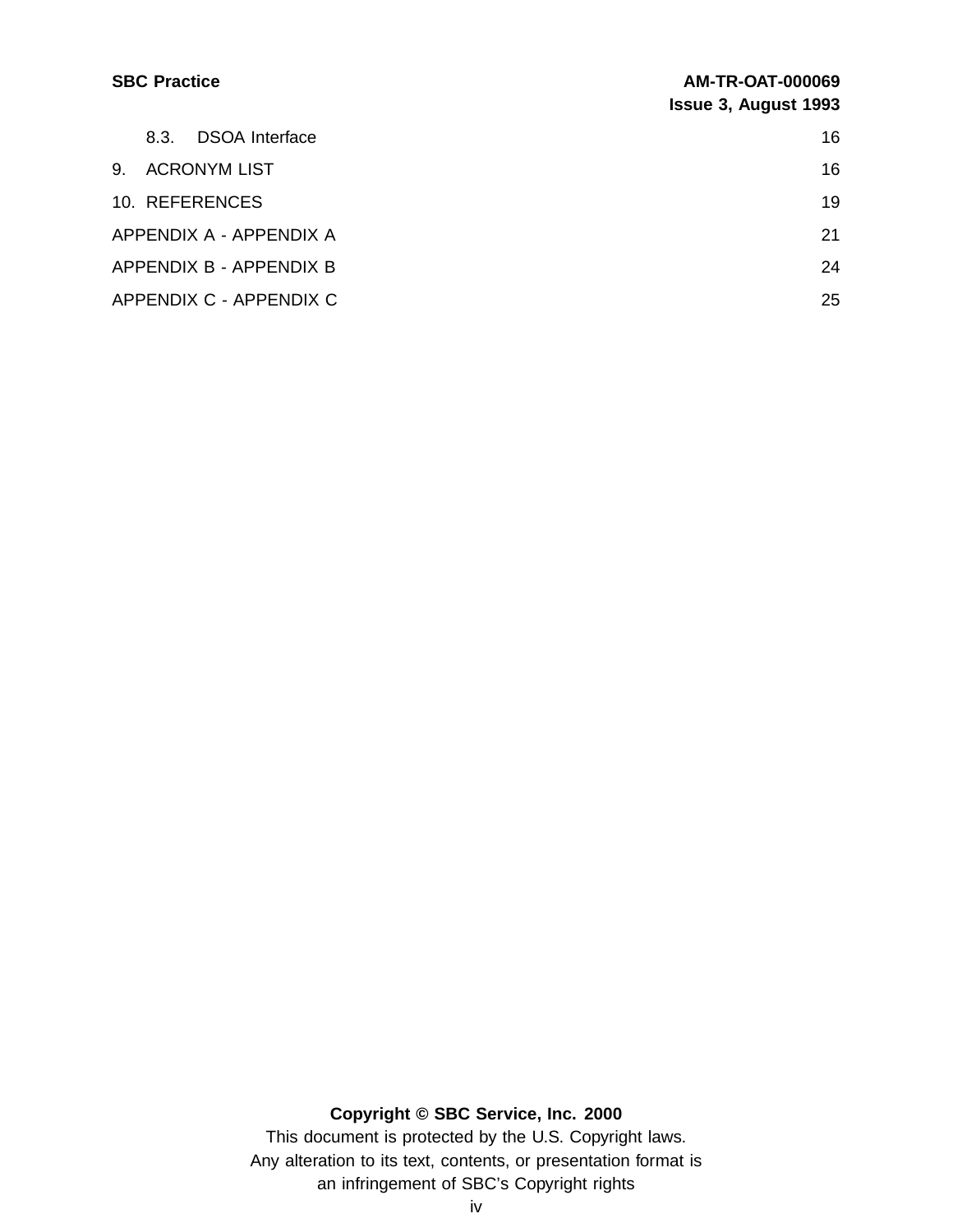## **TECHNICAL REFERENCE NOTICE**

This Technical Reference is published by Ameritech to provide a technical description of the Ameritech Supplement Common Channel Signaling (CCS) Network Interface Specification.

Ameritech reserves the right to revise this document for any reason including, but not limited to, conformity with standards promulgated by various agencies, utilization of advances in the state of the technical arts, or the reflection of changes in the design of any equipment, techniques or procedures described or referred to herein.

**AMERITECH MAKES NO REPRESENTATION OR WARRANTY, EXPRESS OR IMPLIED, WITH RESPECT TO THE SUFFICIENCY, ACCURACY, OR UTILITY OF ANY INFORMATION OR OPINION CONTAINED HEREIN. AMERITECH EXPRESSLY ADVISES THAT ANY USE OF OR RELIANCE UPON THIS TECHNICAL REFERENCE IS AT THE RISK OF THE USER AND THAT AMERITECH SHALL NOT BE LIABLE FOR ANY DAMAGE OR INJURY IN-CURRED BY ANY PERSON ARISING OUT OF THE SUFFICIENCY, ACCURACY, OR UTILITY OF ANY INFORMATION OR OPINION CONTAINED HEREIN.**

This document is not to be construed as a suggestion to any manufacturer to modify or change any of its products, nor does this document represent any commitment by Ameritech or any Ameritech operating company (AOC) to purchase any product, whether or not it provides the described characteristics.

Ameritech does not recommend products, and nothing contained herein is intended as a recommendation of any product to anyone.

Nothing contained herein shall be construed as conferring by implication, estoppel, or otherwise any license or right under any patent, whether or not the use of any information herein necessarily employs an invention of any existing or later issued patent.

Ameritech reserves the right not to offer any or all of these services and to withdraw any or all of them at any future time.

With respect to services offered pursuant to tariff, however, the terms and conditions of the service offering are determined by the tariff itself and applicable laws and regulations.

Document may be ordered from Ameritech by contacting the Document Order Center at (847) 248-4324.

#### **Copyright © SBC Service, Inc. 2000**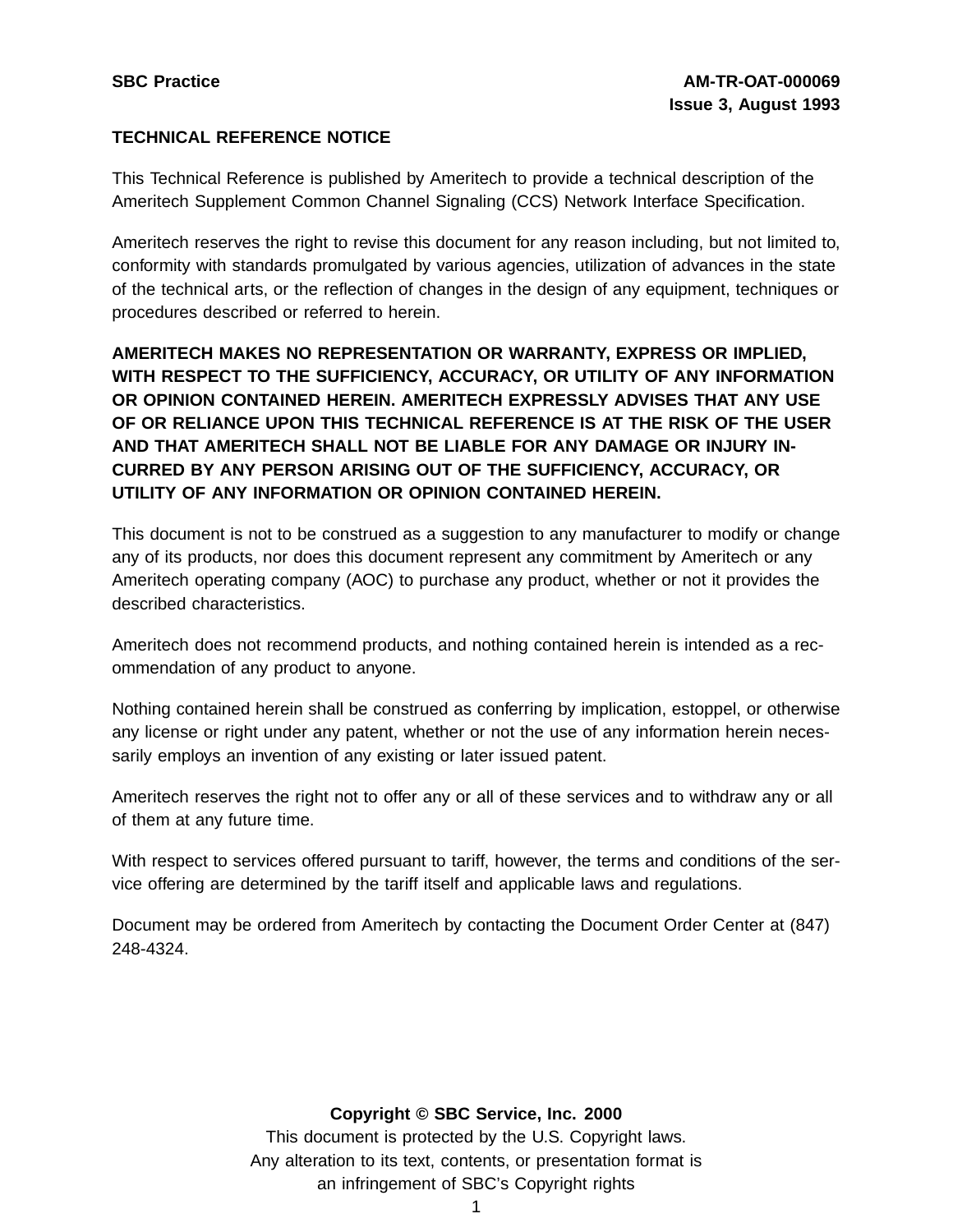## **Copyright © SBC Service, Inc. 2000**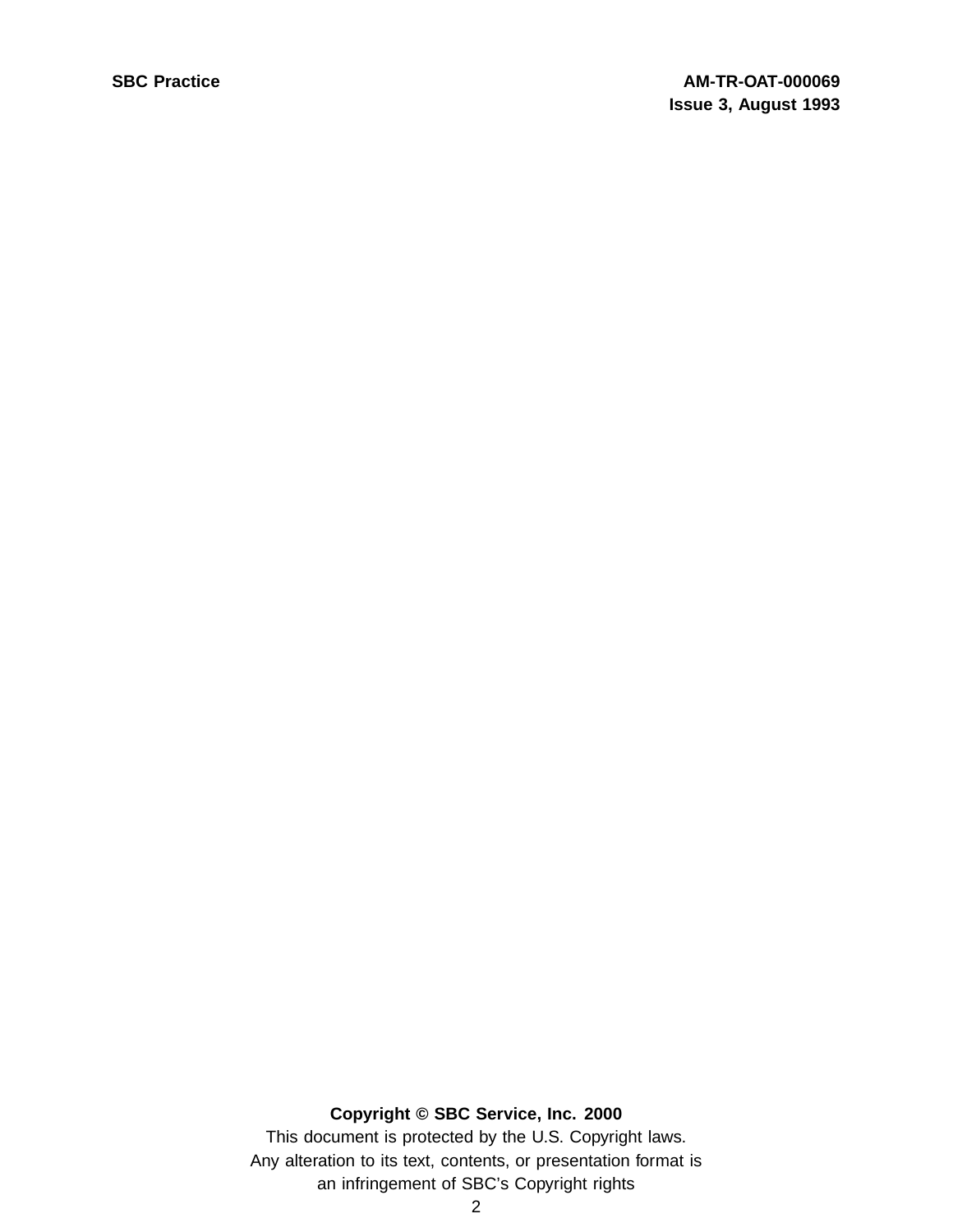## **1. INTRODUCTION**

#### **1.1. General**

The reissue of this document includes the addition of the following information:

Issue 3 changes:

- Sections to supplement Common Channel Signaling (CCS) Network Interface Specification, TR-TSV-000905, Issue 2, December 1992.
- Sections to supplement Common Channel Signaling (CCS) Network Interface Specification Supporting Switched DS1/Switched Fractional DS1 Service Capability, TA-NWT-001357, Issue 1, April 1993.
- Change in the Translation Type Number used by the Ameritech Message Signal Interface - Expansion service.
- The addition of Latching and Loopback testing capabilities.

The Bellcore Technical Reference specifies the required interfaces between out-of-band CCS architectures using Signaling System Number Seven (SS7) protocol deployed by the Bellcore Client Company (BCC) networks and other Interconnecting Networks (ICNs). ICNs include Interexchange Carriers (IXCs), International Carriers (INCs), Exchange Carriers (ECs), Independent Telephone Companies (ITCs), Alternative Local Providers, Cellular Providers and Enhanced Service Providers (ESPs).

The information in this document relates to call control applications. This document will be updated periodically on an as needed basis.

## **1.2. Purpose**

The Ameritech Supplement Common Channel Signaling (CCS) Network Interface Specification with TR-TSV-000905 and TA-NWT-001357, provides ICNs with compatibility information required for interconnecting with the Ameritech CCS network. This document contains the specifications for interconnecting to the Ameritech CCS network that are not included in TR-TSV-000905, and TA-NWT-001357 or are considered optional or negotiable between a BCC and the ICN. The intent of this document is to complement TR-TSV-000905 and TA-NWT-001357.

#### **Copyright © SBC Service, Inc. 2000**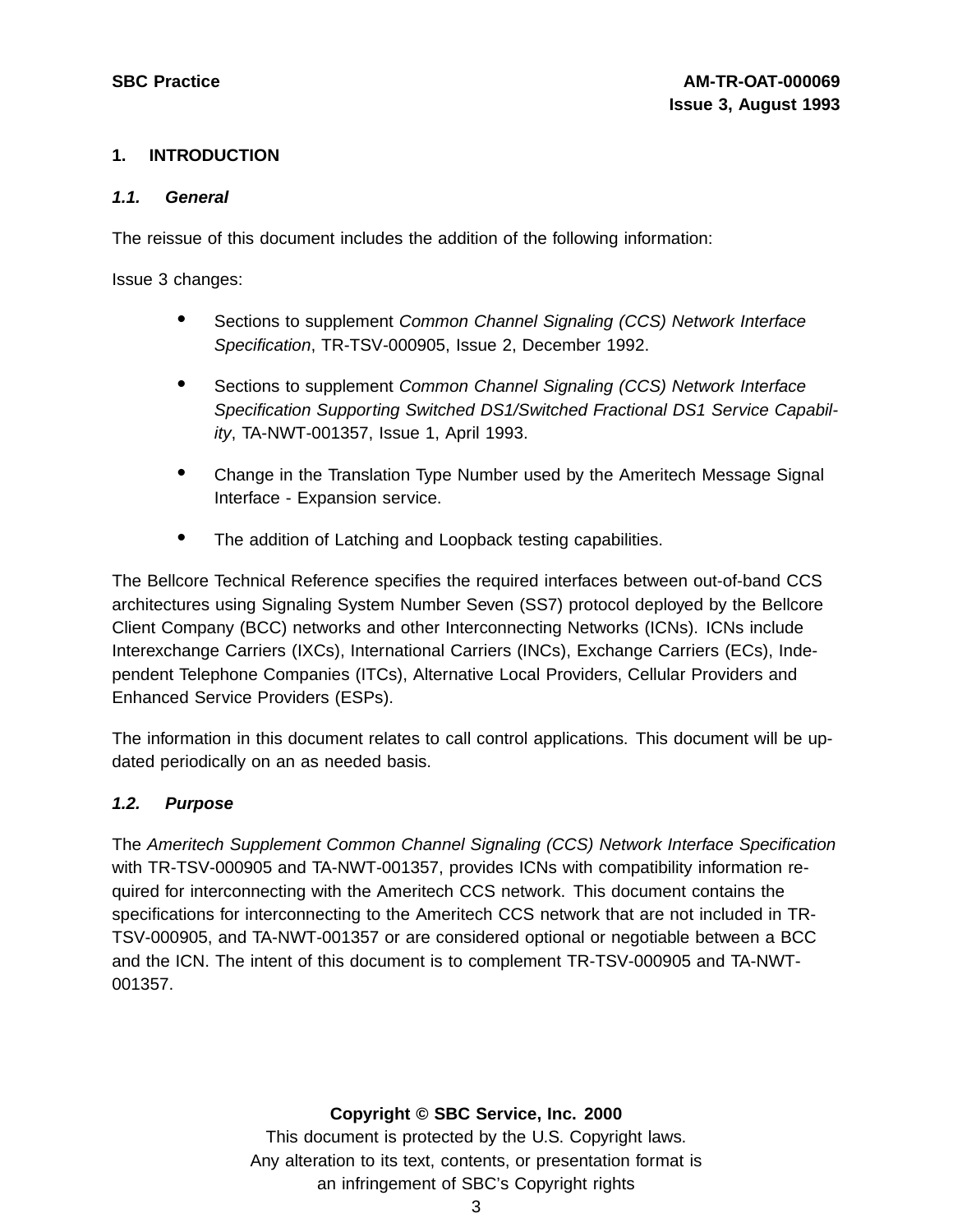#### **1.3. Organization of the Document**

This document is organized into eight sections. Where appropriate, sections of this document are numbered similarly to the corresponding sections in TR-TSV-000905 and TA-NWT-001357. The specific sections are:

- Section <sup>1</sup> provides the introduction, which includes the purpose, scope, organization of the document and related documents.
- Section <sup>2</sup> describes the Network Architecture. This includes the interface architecture, interconnection architecture, point code assignment, types of access, signaling link requirements, and CCS conditions of interconnection (SPOI, service intervals).
- Section <sup>3</sup> describes the Interface Protocol and Messages. This section discusses dual seizure (glare).
- Section <sup>4</sup> describes the Capabilities Supported Internetwork Call Control. This section identifies the parameters associated Common Channel Signaling (CCS) Network Interface Specification, which includes the following parameters: calling party number, charge number, originating line information, carrier selection. In addition, this section also identifies the parameters associated Common Channel Signaling (CCS) Network Interface Specification supporting Integrated Services Digital Network such as the generic address, access transport, as well as tones and announcements.
- Section <sup>5</sup> describes the Capability Related Protocol. This includes the ISDN User Part internetwork call control protocol, and the following messages: continuity check, suspend and resume, call progress, confusion, initial address and the user service information parameter.
- Section <sup>6</sup> describes the Physical Level Specifications. This section discusses diverse physical facility paths, and defines diversity.
- Section 7 will discuss Performance.
- Section 8 describes Maintenance and Testing guidelines.

## **1.4. Related Documents**

This document, in conjunction will Bellcore TR-TSV-000905 and TA-NWT-001357, will provide ICNs with compatibility information required for interconnecting with the Ameritech CCS net-

## **Copyright © SBC Service, Inc. 2000**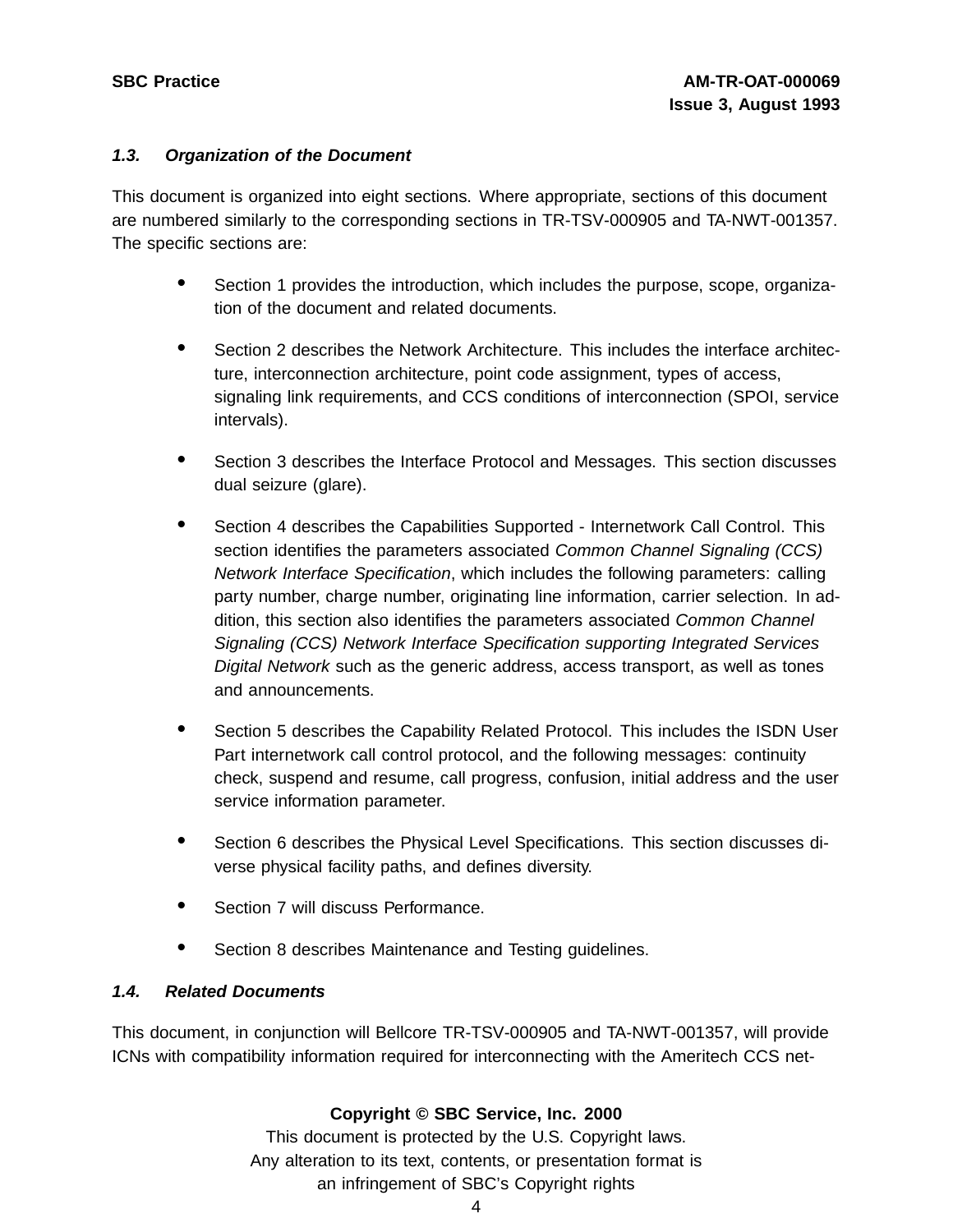work. In addition to conforming to the document specified above, the ICN must conform to the specifications in the Bell Communications Research Specification of Signaling System Number 7, TR-NPL-000246.

This document is fully consistent with TR-TSV-00905, and is also fully consistent will the Bellcore Technical References (TRs) listed in Section 1.4 of TR-TSV-000905.

## **2. NETWORK ARCHITECTURE**

## **2.1. Interface Architecture**

The ICN is to be net via quad D links (BCC STP to ICN STP architecture); by a combined link set of A (Access) links (BCC STP to ICN Signaling Point (SP) architecture) or by E (Extended) links (BCC STP to ICN SP), at the Signaling Point of Interface (see Section 2.6.1).

## **2.2. CCS Network Interconnection Architecture**

## 2.2.1. STP to ICN STP (see Figure 1)

The architecture with Ameritech STPs connected to ICN STPs requires three-way physical diversity of CCS link facilities. Ameritech will maintain this physical three-way diversity from the ICN's geographically separate Signaling Points of Interface (SPOIs) to the Ameritech STP pair. The ICN is also required to maintain physical three-way diversity between its geographically separate SPOIs (see Section 6.1).

## 2.2.2. STP to ICN SP (see Figure 2)

The architecture with Ameritech STPs connected to ICN SPs requires two-way physical diversity of CCS link facilities. Ameritech will maintain this physical two-way diversity from the ICN's geographically separate Signaling Points of Interface (SPOIs) to the Ameritech STP pair.

#### **2.3. Point Code Assignment**

An ICN will use its own point code assignment in its own network. SS7 network IDs and "small small" network IDs can be obtained from the Bellcore North American Numbering Plan Administrator. An ITC which plans to interconnect to the Ameritech CCS Network and plans to use 5 or less point codes and does not contain an STP or an A Link Concentrator (ALC), may request to use Ameritech designated point codes.

## 2.3.1. Point Code Sharing

An ICN interconnecting to the Ameritech Network is required to be a member of the Local Exchange Routing Guide (LERG) and to adhere to its established guidelines.

## **Copyright © SBC Service, Inc. 2000**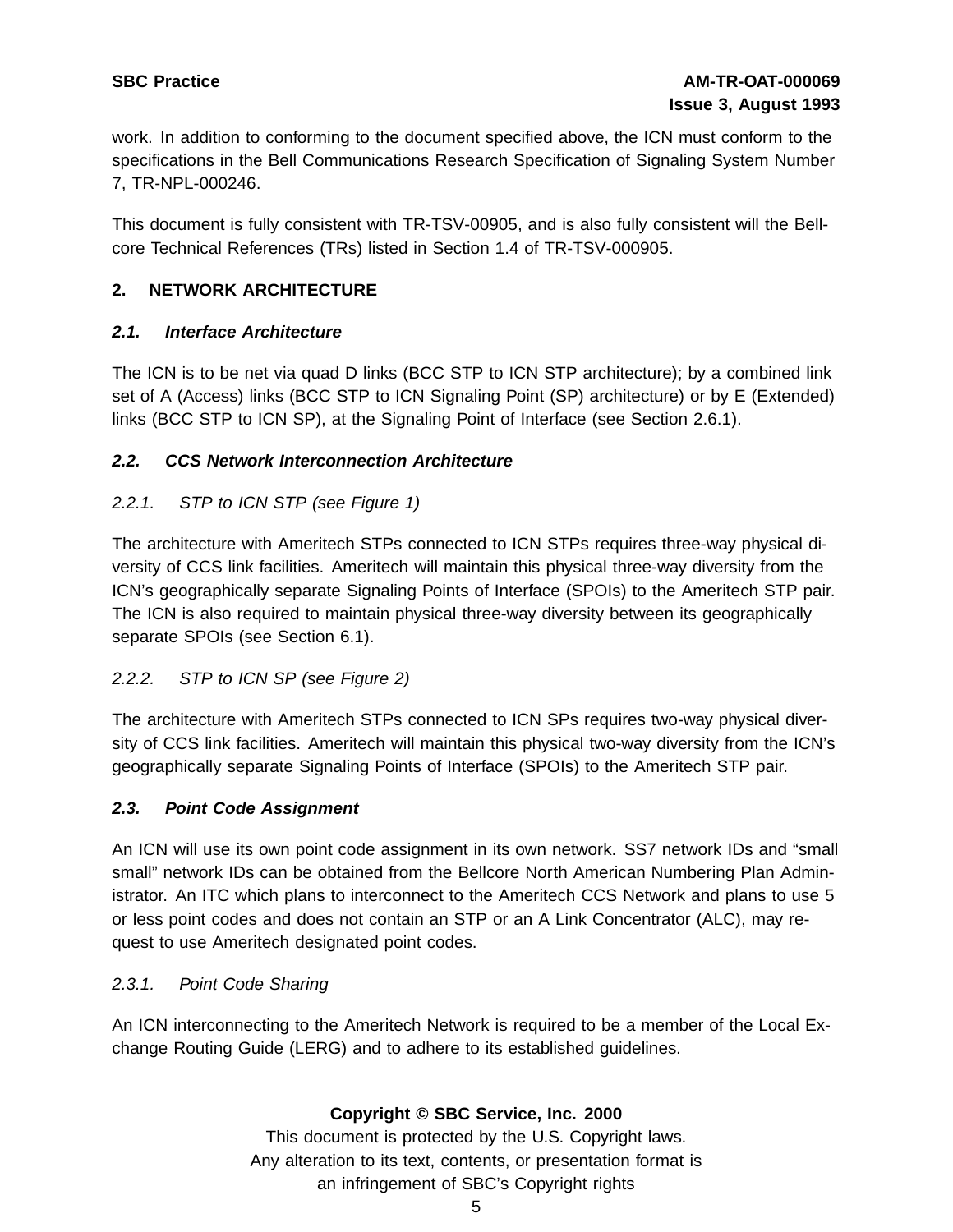## 2.3.2. Point Code Distribution

Point code information required for ICN interconnection to the Ameritech CCS network will be provided in accordance with signed non-disclosure agreements.

## **2.4. Types of Access**

SS7 signaling will be provided on FGD service and terminating FGB service. SS7 signaling will support the following service arrangements:

- SS7 direct end office routed
- SS7 routed via access tandem:

end to end SS7 signaling

interworking between MF/SS7 and SS7/MF (see Appendix A)

SS7 tandem overflow

## **2.5. Signaling Link Requirements**

Ameritech will provide tariffed Signal Transfer Point (STP) Access service to allow ICN customers to interconnect with the Ameritech CCS network. STP Access has two primary components, a Dedicated Network Access Link (DNAL) and an STP port. The DNAL facility connects the Ameritech STP to the ICN's designated premises. The STP requires signaling data in the DS0A format. The DS0A channel must be delivered in a DS1 bit stream to the ICN's SPOI according to the requirements in TR-TSV-000905. The ICN customer can use a channel of a High Capacity or Custom High Capacity service it has previously purchased. STP Access will be provisioned, engineered and designed with a Switched Access circuit ID. Ameritech will follow Switched Access message trunk (e.g., ASR) ordering procedures. These CCS facilities must meet the diversity requirements described in Section 6.1.1 of TR-TSV-000905.

## **2.6. CCS Conditions of Interconnection**

Interconnection agreements must be signed before interconnection with the Ameritech CCS network is allowed.

## 2.6.1. Signaling Point of Interface (SPOI)

Ameritech will interconnect with ICNs at an ICN selected point or points within LATAs for access to data base services (e.g., LIDB, 800). This interconnection will be at the Regional STP associated with the Service Control Point (SCP) supporting that application(s).

## **Copyright © SBC Service, Inc. 2000**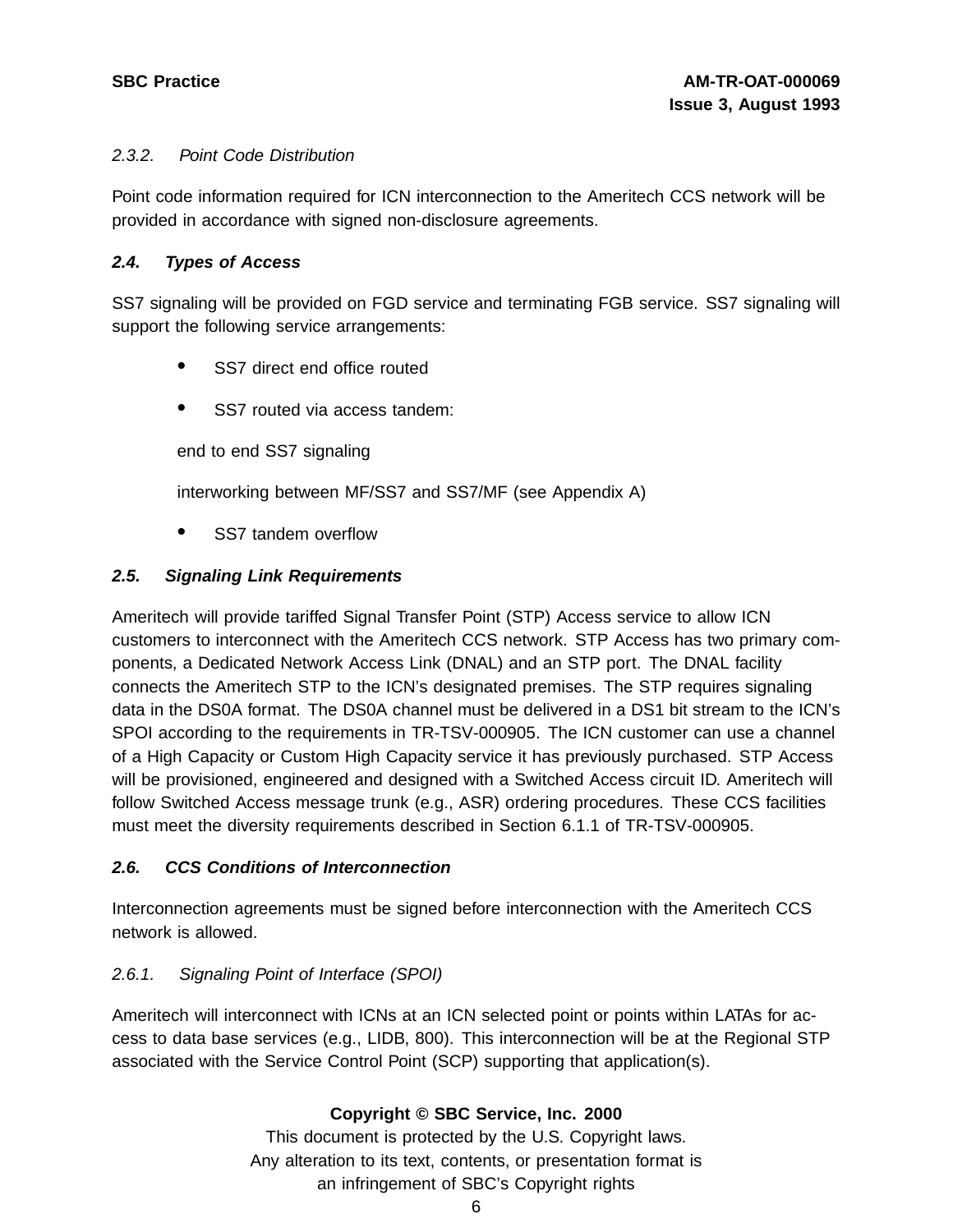ICN interconnection for trunk signaling services (e.g., CCSAC) only will be at the Local STP associated with the SP where voice or data interconnection is desired.

ICN interconnection for trunk access to both data base services and trunk signaling services can be (at the discretion of Ameritech) at the Local 2.6.2 Service Intervals.

ICN requests for service interconnection will be handled in the order the service request are received. Service intervals will be negotiated with the ICN after the ICN's request (ASR) has been reviewed by Ameritech.

## **2.7. A Link Concentrators (ALCs)**

In recent T1A1.3 standards meetings, it has been determined that some ALCs are in fact STPs. This determination is based on the standards definition identifying STPs as nodes that support Layers 2 and 3 of the Message Transport Part (MTP) via A Link Concentrators, assuming the ALC supports MTP Level 2 & 3 and satisfactorily completes testing as specified in Section 8 of TR-TSV-000905, Interconnection to Ameritech's network with ICNs will be as identified in Section 2.1.

## **2.8. Independent Telephone Companies Interconnection**

Interconnection to Ameritech's network by ITCs is consistent with the interconnection guidelines to any other ICN. Ameritech's policy is to treat all ICNs equally with no preferential treatment to any one ICN. That is, an ITC will be required to follow the requirements outlined in TR-TSV-000905 and to the information contained in this document.

## **3. INTERFACE PROTOCOL AND MESSAGES**

## **3.1. ISDN User Part Non-Capability Related Messages**

## 3.1.1. Dual Seizure (Glare) Description

It is possible for the switches at both ends of a 2-way SS7 trunk to simultaneously seize a trunk. This condition is detected by a switch receiving an Initial Address Message (IAM) for a circuit it has already sent an IAM or a Circuit Reservation Message (CRM).

Glare is a problem that exists today in the MF environment. A "glare master"/slave relationship must be designated so that one side of the trunk is always in control in the event of glare. Since the ICN is paying access charges to the LEC, it is customary that the ICN has glare control (e.g., overriding assignment of all calls).

Tables controlling glare can be set in the SP.

## **Copyright © SBC Service, Inc. 2000**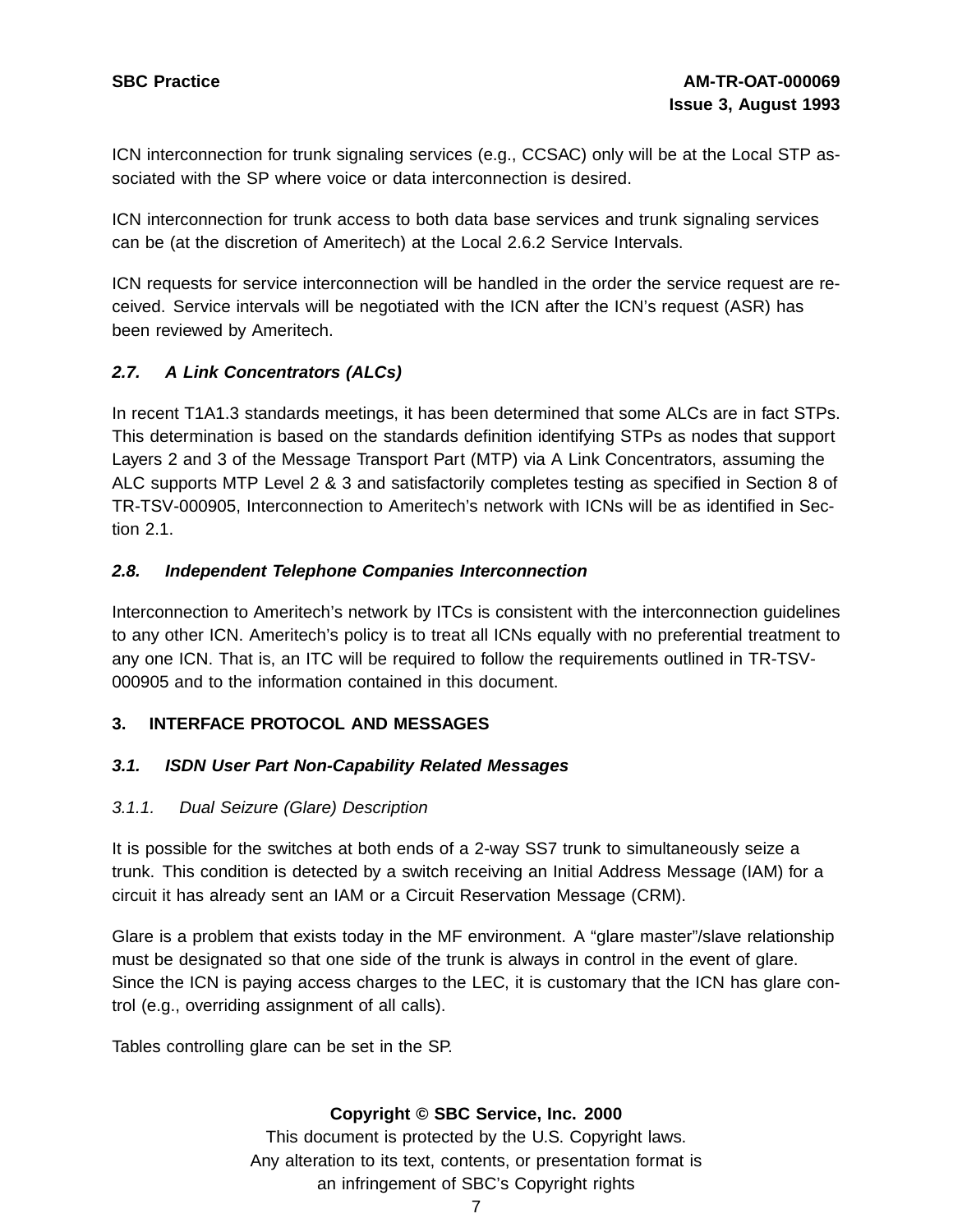Any other exceptions must be negotiated and mutually agreed upon by Ameritech and the ICN.

## **4. CAPABILITIES SUPPORTED - INTERNETWORK CALL CONTROL**

#### **4.1. Originating Access Additional Parameters**

The following text provides information concerning the additional parameters that are available in the call setup messages traversing the CCS Interface. It should be noted that, as Ameritech's network supports new capabilities and parameters, they will be added to this section.

In this issue, Calling Party Number, Charge Number, Originating Line Information and Carrier Selection parameters are discussed.

In addition, TR-TSV-000905 contains that following additional parameters: Generic Address and Access Transport. When the optional parameter is sent, it is included in the Initial Address Message. The Access Transport parameter may also be included in the Address Complete, Answer, and Call Progress messages as described in TR-NWT-000444, Issue 2, November 1990.

In the future, as additional parameters are added to TR-TSY-000394 or TR-NWT-000444 information regarding their inclusion will be contained in TR-TSV-000905 and TA-NWF-001357, respectively.

It is expected that the ICN will pass all mandatory and optional parameters unchanged to the terminating interface as received from the originating interface. The structure of the mandatory and optional parameters are defined in Appendix A of TR-TSV-000905 and TA-NWF-001357.

#### **4.2. Common Channel Signaling (CCS) Network Interface Specification**

#### 4.2.1. Calling Party Number (CPN) Description

The Calling Party Number (CPN) is used to identify the specific station set originating a call. The CPN also contains a presentation bit, which denotes whether the information has been marked presentation allowed or restricted by the end user.

Ameritech will include CPN in all SS7 setup messages, originating either direct from the end office or when delivered to the ICN via the access tandem when no interworking occurs.

#### 4.2.2. Charge Number Description

The charge number parameter is the equivalent of the "ANI" information available today with MF Feature Group D. This parameter is contained in the Initial Address Message and the Originating Line Information Parameter (OLIP). Ameritech is capable of including the charge number

#### **Copyright © SBC Service, Inc. 2000**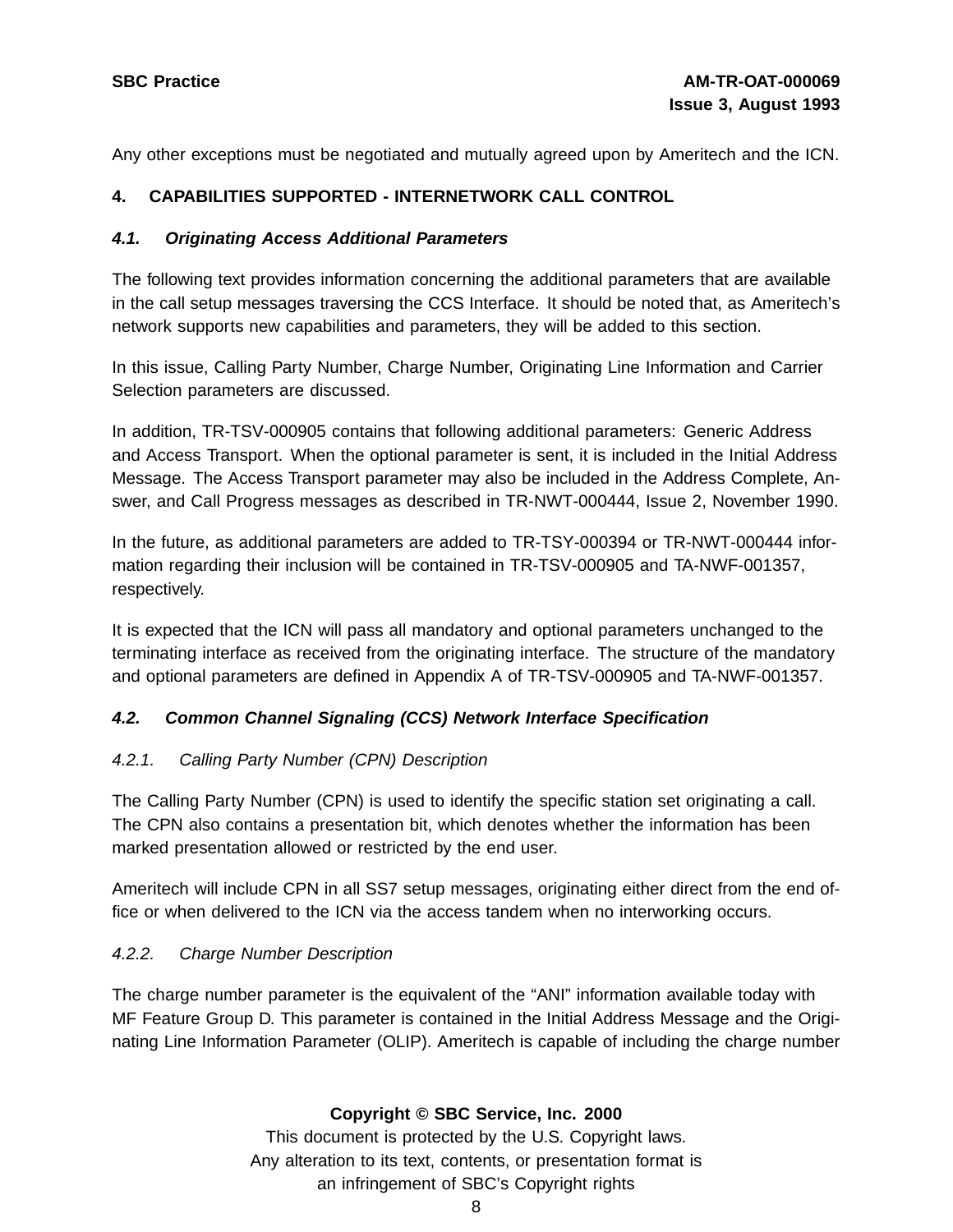in all SS7 setup messages, originating either direct from the end office or when delivered to the ICN via the access tandem when no interworking occurs.

## 4.2.3. Originating Line Information Parameter Description

The Originating Line Information Parameter (OLIP) is the binary equivalent of the "II" information digits available today with MF Feature Group D. This information reveals the originating line class of service. The OLIP is sent to the ICN with the charge number.

Ameritech is capable of including the originating line information parameter in all SS7 setup messages, originating either direct from the end office or when delivered to the ICN via the access tandem when no interworking occurs.

## 4.2.4. Carrier Selection Indicator Description

The carrier selection indicator provides information concerning the Interexchange Carrier selection desires of the end users. In addition, this parameter describe whether the IXC selected was pre-subscribed, or whether the calling end user input the selected carrier information in the dialing sequence.

Ameritech will include the carrier selection indicator in all SS7 setup messages, originating either direct from the end office or when delivered to the ICN via the access tandem when no interworking occurs.

For additional information, these "optional" parameters are described in Switching System Requirements for Interexchange Carrier Interconnection Using the Integrated Services Digital Network User Part, TR-TSY-000394.

#### **4.3. Additional Parameters Supporting Integrated Services Digital Network (ISDN)**

#### 4.3.1. Generic Address Parameter (GAP) Description

The Generic Address Parameter (GAP) is similar to that of the Calling Party Number (CPN) parameter but includes additional fields for "types of address." The four (4) types of possible combinations of numbers for transport are: Network Provided (NP) number only; User Provided, Passed network Screening (UPPS) number only; User Provided, Failed network Screening (UPFS) number and an NP; User Provided, Not Screened (UPNS) and an NP. The GAP is used to transport the user provided (UP) number.

The Ameritech network does not support the GAP nor the transport of user provided number at this time.

**Copyright © SBC Service, Inc. 2000**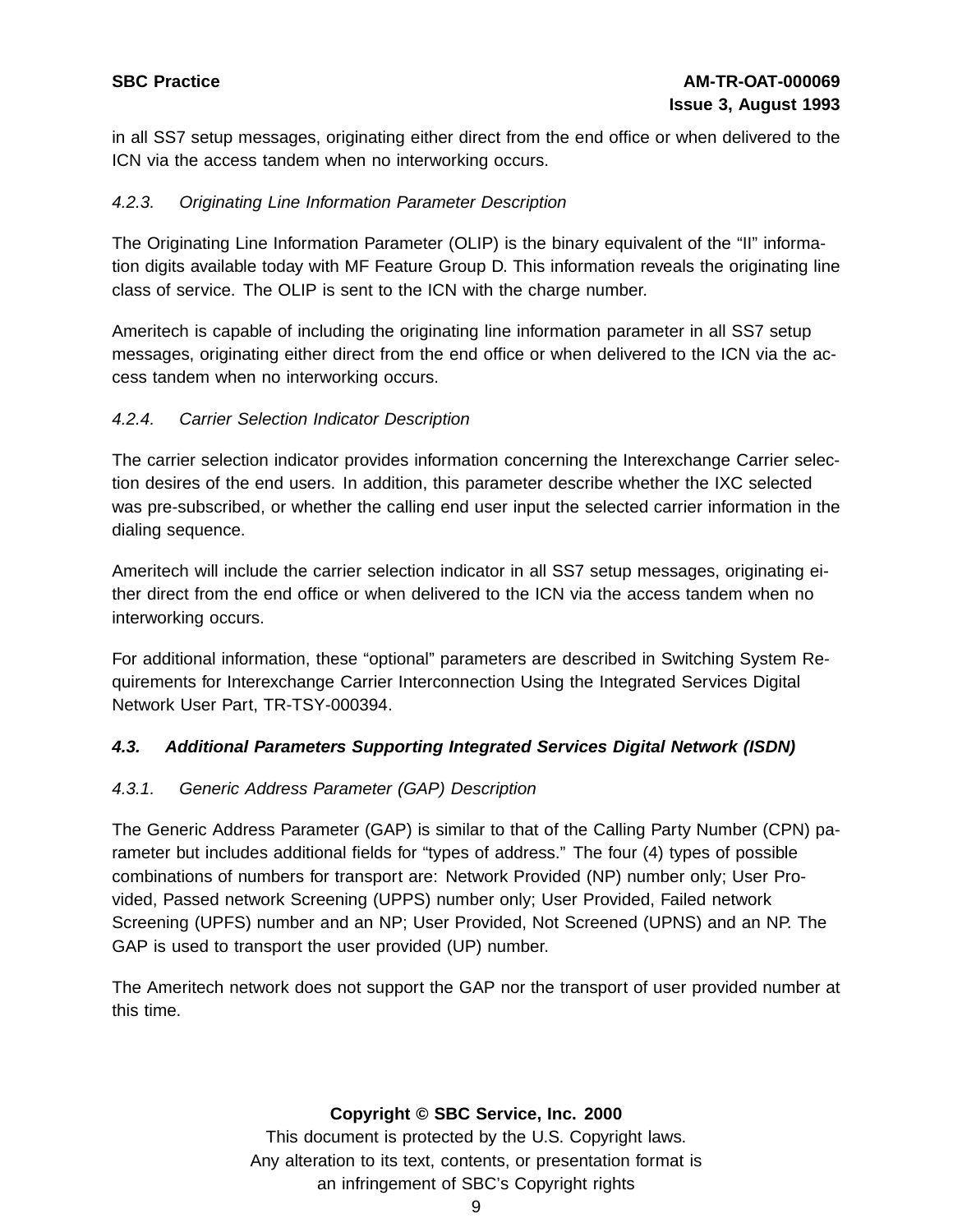## 4.3.2. Access Transport Description

The SS7 Access Transport Parameter (ATP) is used to carry information elements received from an originating ISDN access transparently through the SS7 network to the terminating Stored Program Control Switching System (SPCS) STP. The following information elements should be included in the SS7 ATP if delivered to the SS7 network from the originating ISDN access and the selected IXC, if any, is allowed to receive the ATP: Called Party Subaddress, Calling Party Subaddress, Low Layer compatibility, High Layer Compatibility, and Progress Indicator.

Ameritech will included the Access Transport Parameter in the call setup message if an ISDN user provides any elements that is contained in the ATP. The ATP may also be included in the Address Complete, Answer and Call Progress messages. It is expected that the ATP is transparently transported through the SS7 network when provided.

For additional information, these "optional" parameters are described in switching Systems Requirements Supporting ISDN Access Using the ISDN User Part, TR-NWT-000444, Issue 2, November 1990.

## **4.4. Tones And Announcements Description**

When inband signaling is used, Tones and Announcements are generally furnished by the end office or tandem switch which encounters the blocking situation. The switch may be on the terminating, intermediate, or the originating segment of the call. When SS7 is used to establish an end to end connection, the terminating switch has the ability to release some connections (e.g., busy condition) back toward the originating end of the call. The originating switch can then provide the appropriate tone or announcement, allowing the trunks to be used for subsequent revenue producing calls.

When a call connection is established using both CCS and inband signaling (interworking), and if the switch recognizing the blocking condition has SS7, the tone and announcement can be furnished by the SS7 equipped switch or the call can be released backward toward the last switch with SS7. Appendix C identifies Ameritech release back treatment for all SS7 calls and interworked calls.

Ameritech will provide a release with cause to enable the originating end of the call to provide the appropriate response for the specific cause.

Ameritech is cooperatively working with the industry in the Ordering & Billing Forum (OBF), Network Operations Forum (NOF), and T1S1.3 Standards to resolve issues associated with Tones and Announcements. If industry agreements require a change to the Ameritech position, Appendix C of the document will be updated.

#### **Copyright © SBC Service, Inc. 2000**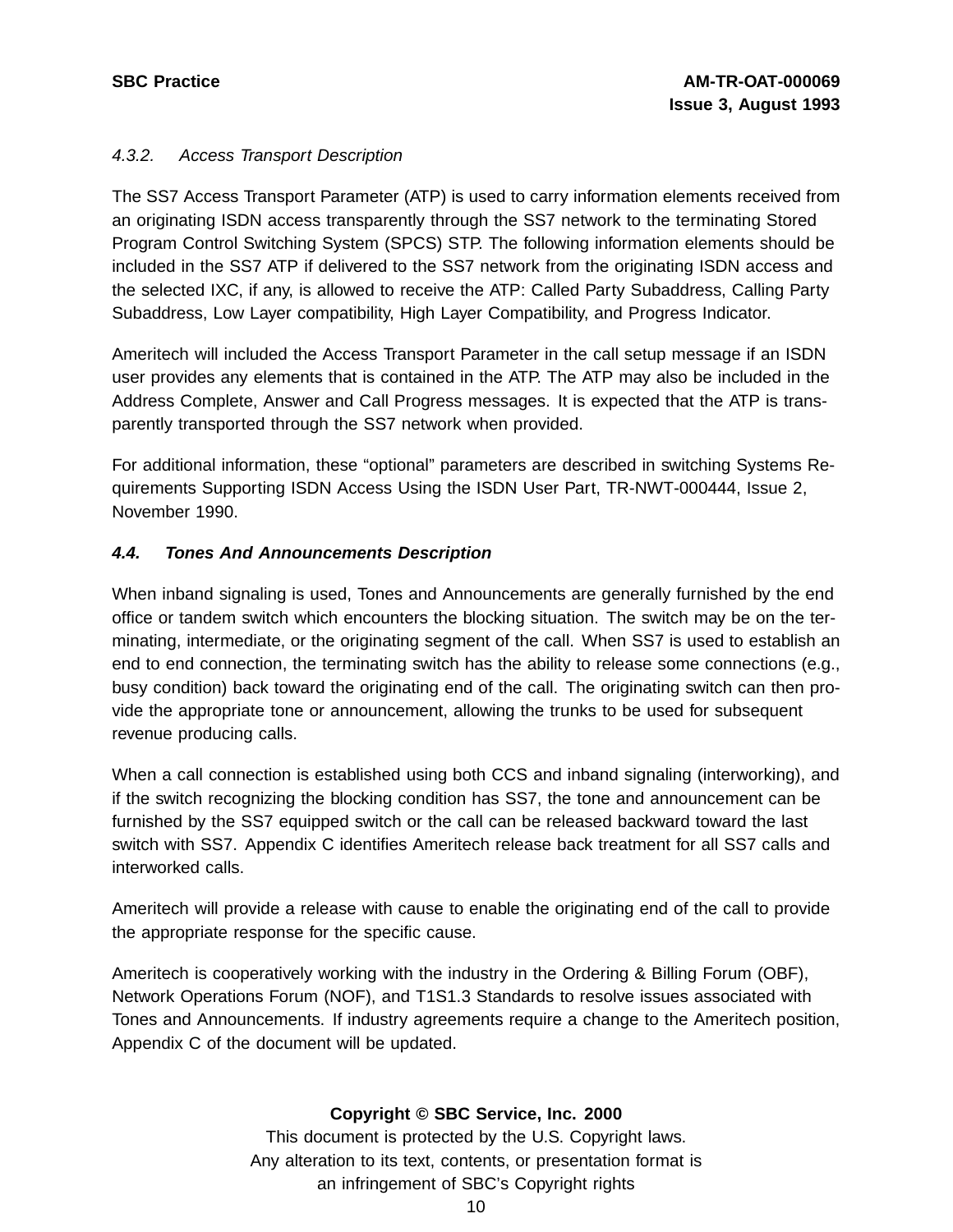## **5. CAPABILITY RELATED PROTOCOL**

#### **5.1. ISDN User Part Internetwork Call Control Protocol**

This section describes the internetwork call control portion of ISDN User Part protocol. Ameritech intends to be fully compliant in TR-TSV-000905 and TA-NWF-001357.

Ameritech's switch manufacturers are working to adhere to these switch specifications. Appendix A details variations that exist between the procedures contained in the Switching System Requirements for Call Control Using the Integrated Services Digital Network User Part, TR-TSY-000317, switch specification TR-TSY-000394 and TR-NWT-000444, and vendor products used within Ameritech's network. Ameritech does not consider these variations to be significant enough to preclude or delay CCS network interconnection.

It is expected that the ICN will pass all unrecognized parameters unchanged to the terminating interface as received from the originating interface.

#### 5.1.1. Continuity Check

Ameritech's call setup requirements state that a switch should be able to perform continuity checks on 1 out of 'n' calls, where n is an integer between one and sixteen. Ameritech switches are able to support integer values of one, eight and sixteen. Therefore continuity test initiation can be performed on a none, every, each eighth and each sixteenth call frequency basis.

Ameritech plans to configure switches to perform continuity testing 100% of the time on all analog trunks and on a one of eight frequency for digital trunks. This is consistent with NOF agreements.

Ameritech does not require that a circuit continuity check test be performed for SWF-DS1 calls.

#### 5.1.2. Resume Message

#### **Origination**

Ameritech supports the usage of these procedures as it is consistent with the end users understanding of call control procedures. This message will be presented to the interface toward the ICN for those situations when an end user has reconnected to a call after a Suspend message has been sent, and before the expiration of timer TSUS,r. This message will be originated when the Ameritech switch is the terminating switch in the call connection.

#### **Subsequent Signaling**

#### **Copyright © SBC Service, Inc. 2000**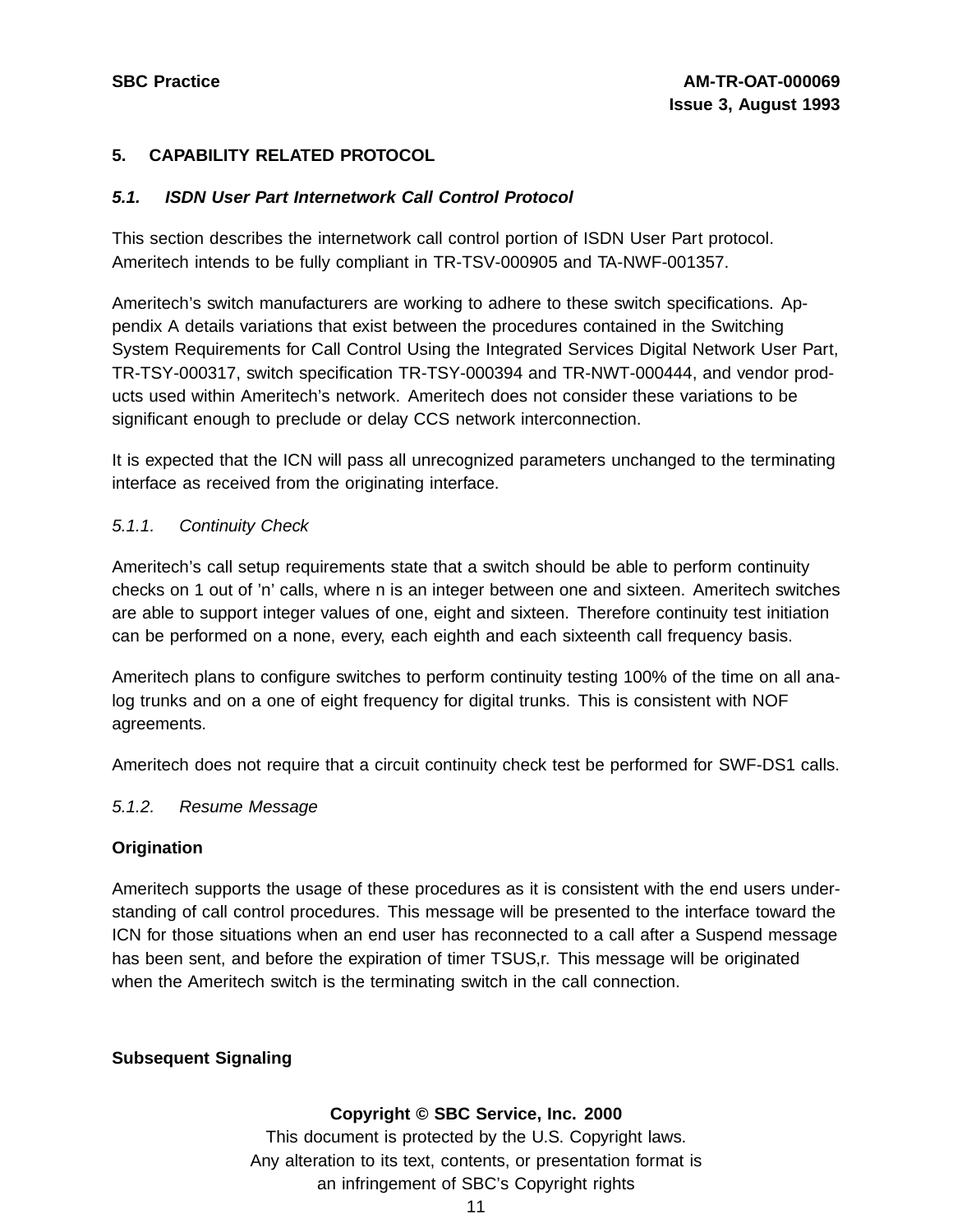It is expected that the ICN will support these procedures and pass the resume message unchanged when delivered to the interface. This message will be sent in the backward direction toward to originating switch. The resume message should be coded as described in TR-TSV-000905.

## 5.1.3. Suspend Message

## **Origination**

Ameritech supports the usage of these procedures as it is consistent with the end users understanding of call control procedures. This message will be presented to the interface toward the ICN for those situations when an end user has disconnected from a call before a release message has been received for this circuit. This message will be originated when the Ameritech switch is the terminating switch in the call connection.

## **Subsequent Signaling**

It is expected that the ICN will support these procedures and pass the suspend message unchanged when delivered to the interface. This message will be sent in the backward direction toward the originating switch. The suspend message should be coded as described in TR-TSV-000905.

## 5.1.4. Call Progress Message

The Call Progress (CPG) Message is sent in the backward direction from the terminating exchange to indicate call progress information for a call terminating to an ISDN access subscriber. Once the CPG has been received, the set of possible messages includes the Answer and the Release message. The cause indicator parameter is included in the CPG if the CPG is sent because the call is cleared at the terminating ISDN interface after an in-band tone has been generated. The cause indicator parameter contains information on why the call was cleared at the terminating ISDN interface.

#### 5.1.5. Confusion Message

The Confusion Message (CFN) may be sent in either direction to inform the adjacent switch in a call connection that an unrecognized SS7 message has been received (from the adjacent switch) for the call. Ameritech will be prepared to receive a CFN from an ICN, but whether an ICN sends a CFN to Ameritech is the option of the ICN. Whether Ameritech sends a CFN to an ICN will be based on bilateral agreement between Ameritech and the ICN.

#### **Copyright © SBC Service, Inc. 2000**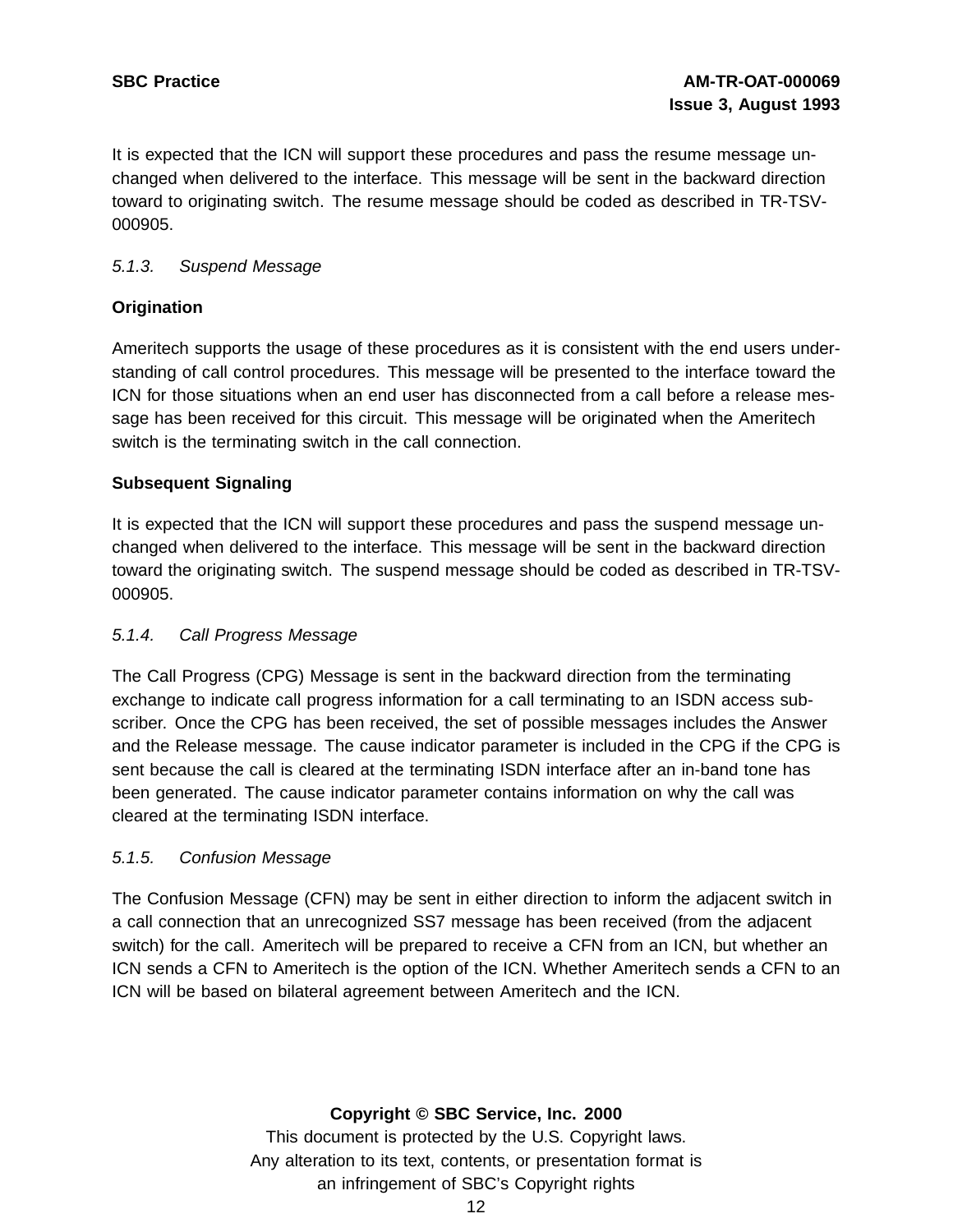#### **5.2. Initial Address Message**

#### 5.2.1. User Service Information Parameter

To support ISDN access, the Initial Address Message (IAM) will contain a new parameter, the access transport parameter. The user service information parameter coding that may be used is speech, 3.1 kHz audio, 64 kbps unrestricted digital information, or unrestricted digital information rate adapted from 56 kbps as described in TR-TSV-000905. In addition, the user service parameter coding may be 384 kbs, 1536 kbps, or multirate (64 kbps base rate) as described in TA-NWF-001357.

#### 5.2.2. Call from ICN to BCC Network (Network of Origination Unknown)

It is expected that the ICN will pass all additional parameters, unchanged to the terminating interface as received from the originating interface.

## **5.3. Transaction Capability Application Protocol (TCAP)**

This section describes the services that Ameritech offers or intends to offer and the associated Translation Type Number (TTN) value. The Transaction Capability Application Protocol (TCAP) layer of the protocol is used to pass the TTN values of the services supported by Ameritech's network to the ICNs that it is interconnected with. Appendix B lists the services and TTN values supported by the Ameritech network.

#### 5.3.1. Calling Name Delivery

CNAM is an optional central office that allows a subscriber to identify the point of origin, based on the associated name, from which the call is being made. The name associated with the calling number is sent to the subscriber to be displayed on their equipment. CNAM may be activated, or deactivated. CNAM is a companion service to Caller ID which delivers the calling number, as opposed to the calling name. The CNAM service can be utilized only when both the originating and terminating lines are within the CCS/SS7 signaling area and the terminating central office is equipped with the CNAM feature. Bellcore TR-NWT-001188 describes the CNAM features and Bellcore Communications Research (Bellcore) TR-TSY-000030 describes the CNAM network interface.

ICNs that interconnect to Ameritech's network for the purpose of validating queries in support of Calling Name services are required to use the TTN value of 005.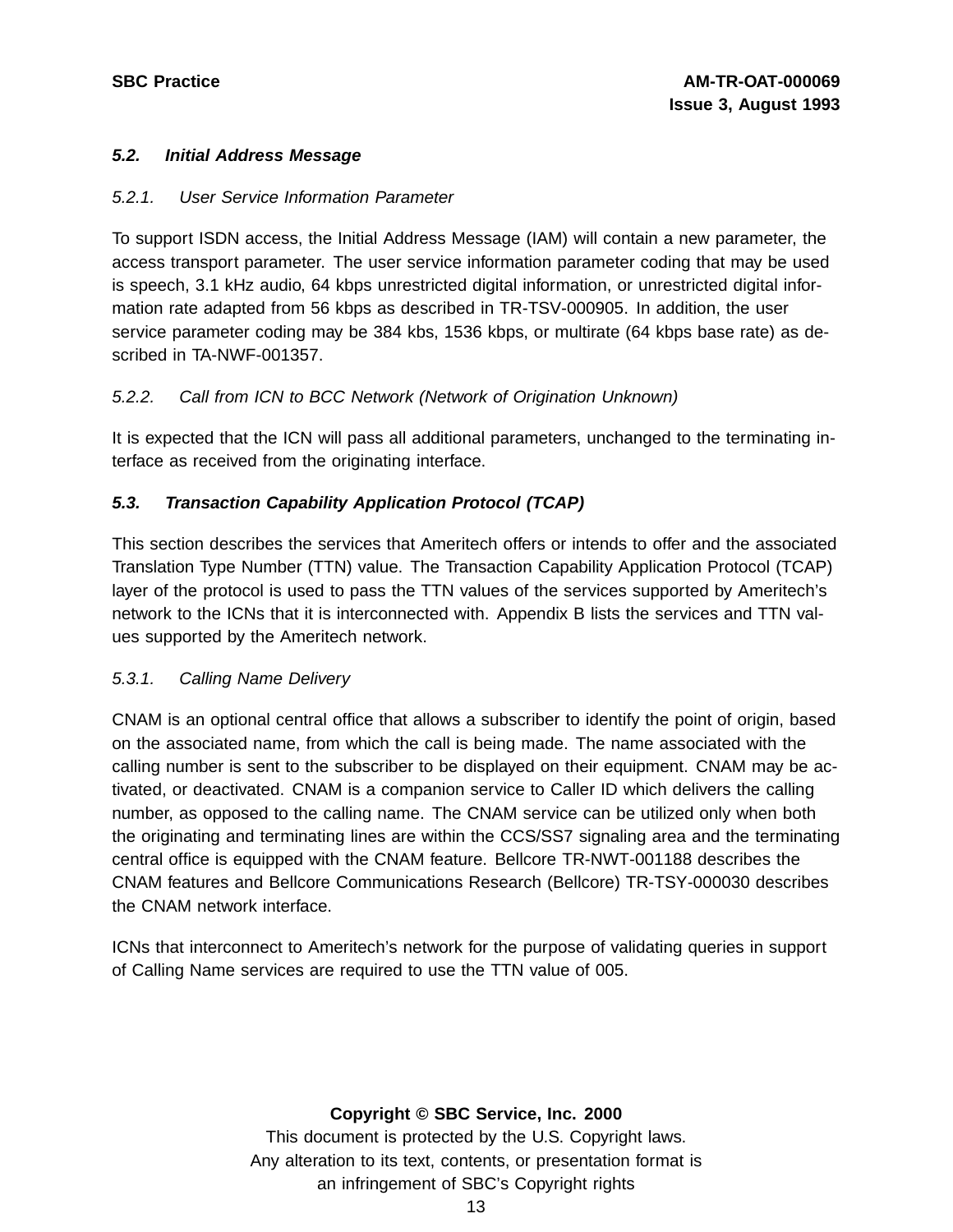## 5.3.2. Ameritech Message Signaling Interface - Expansion

The Ameritech Message Signaling Interface - Expansion is a feature that will use the Common Channel Signaling (CCS) network to pass parameters from the subscriber's office to the Message Storage System (MSS) service providers network. These services are currently defined in ANSI standards as Message Waiting Indicator Control and Notification for ISDN access and Voice Messaging Waiting Indication Control for analog access. The parameters are sent with call set-up messages from the subscriber to the MSS. The Ameritech Message Signaling Interface - Expansion service are applications that also will use the Transaction Capabilities Applications Part (TCAP) layer of the protocol. The TCAP layer is used to pass parameters from the MSS to the subscriber's office to activate/deactivate an indicator on the status of the subscriber's message waiting indicator. Global Title Translations (GTTs) are done at one or more STPs to identify the network node that serves the subscriber's Called Party Address (NPA-NXX). For further, information on the AMSI-E Interface please see AM-TR-OAT-000065 Ameritech Message Signaling Interface (AMSI) and Ameritech Message Signaling Interface - Expansion (AMSI-E).

ICNs that interconnect to Ameritech's network for the purpose of sending queries in support of AMSI-E services are required to use the TTN value of 7.

#### 5.3.3. Advanced Custom Calling Service

Features known at Ameritech as advanced Custom Calling Services (aCCS) have been developed by Bellcore (known as Custom Local Area Signaling Services [CLASS]) for residence and small business customers. In 1989, Ameritech began deploying aCCS features. The aCCS features Automatic Callback, Repeat Dialing, Caller ID, Call Screening and Distinctive Ringing are deployed in Ameritech. The Bellcore Communications Research (Bellcore) TR's that describe the Ameritech aCCS features are (Bellcore name shown in parenthesis): Automatic Callback (Automatic Recall, TR-TSY-000227); Repeat Dialing (Automatic Callback, TR-TSY-000215); Caller ID) Calling Number Delivery, TR-TSY-00003); Call Screening (Selective Call Rejection, TR-TSY-000218); Distinctive Ringing (Distinctive Ringing/Call Waiting, TR-TSY-000219).

ICNs that interconnect to Ameritech's network for the purpose of validating queries in support of aCCS services are required to use the TTN value of 251.

#### 5.3.4. Alternate Billing Service

Alternate Billing Service (ABS) provides real time billing validation for customers placing intraLATA calls billed to a telephone calling card, billed to a third number, or placed collect. This validation was accomplished by integrating the Operator Services Systems (OSS) into the Ameritech signaling network. Ameritech first developed its Line Information Data Base (LIDB)

## **Copyright © SBC Service, Inc. 2000**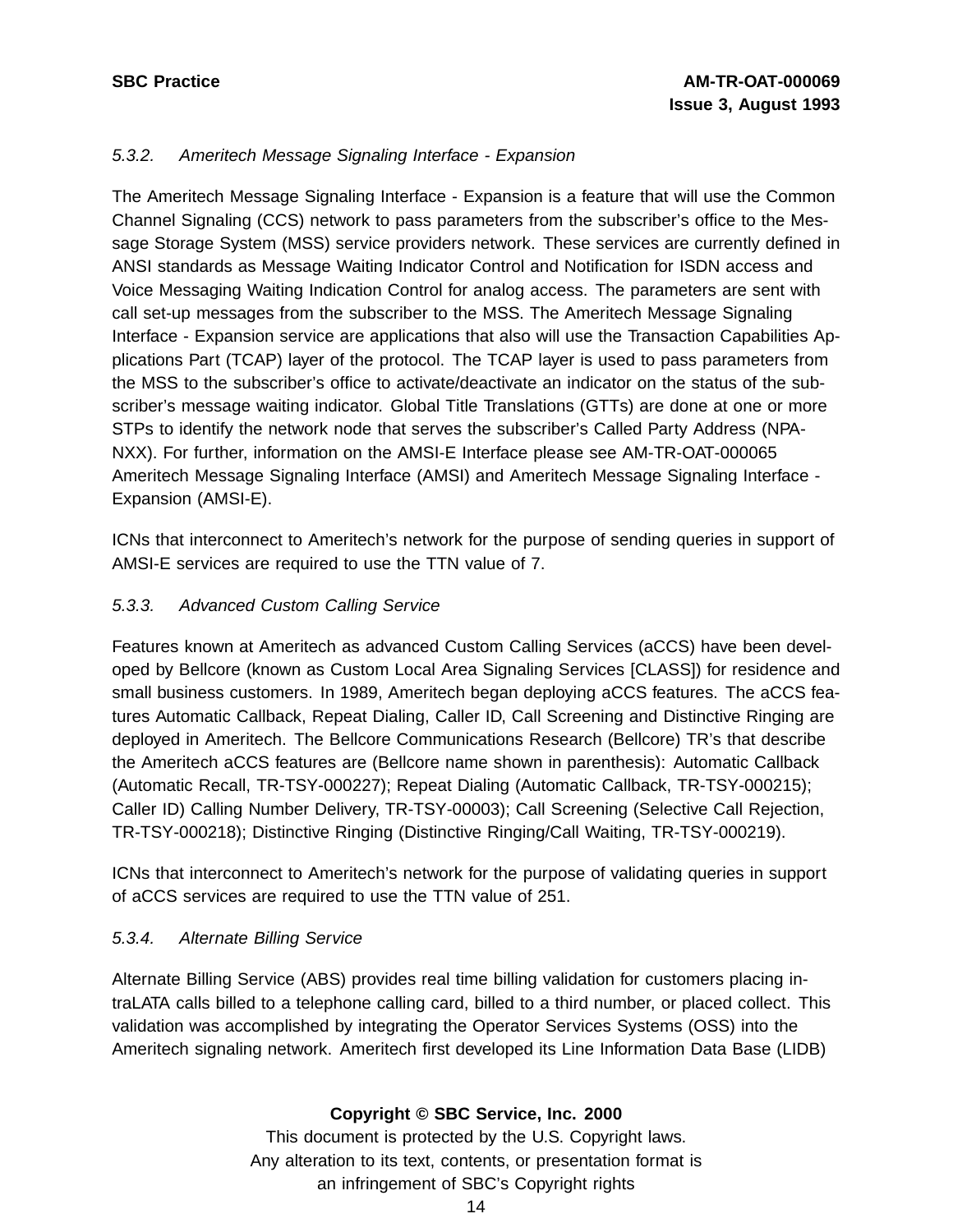in March 1989, and completed the transition from AT&T's Billing Validation Database (BVA) for intraLATA billing validation of Ameritech billing data within the region in August, 1989.

ICNs that interconnect to Ameritech's network for the purpose of validating telephone calling cards are required to use the TTN value of 253.

## 5.3.5. 800 Data Base

800 Data Base Service is a service in which the treatment of a call depends on the end user dialed number with the Service Access Code of 800. Ameritech will then translate the dialed 800 number to determine either the ICN or the actual POTS number to which the call should be routed.

ICNs that interconnect to Ameritech's network for the purpose of accessing Ameritech's 800 Data Base to translate an 800 Service Access Code to an dialable telephone number are required to use the TTN value of 254.

## **5.4. Nx64**

Ameritech network protocol messages and protocol procedures for the nxDS0 (n is from 2 to 24) multi-rate connections will be consistent with Common Channel Signaling (CCS) Network Interface Specification Supporting Switched DS1/Switched Fractional DS1 Service Capability, TA-NWT-001357, which complements TR-TSV-000905.

## **6. PHYSICAL LEVEL SPECIFICATIONS**

## **6.1. Diverse Physical Facility Paths**

Physical CCS link diversity is necessary to achieve the SP to SP availability objective specified in Section 7 of TR-TSV-000905.

## 6.1.1. Diversity Definition

Physical diversity of CCS link facilities requires the link to be diverse both inside the central office and outside the central office. Diversity for the signaling link inside the central office means electronic diversity with exception for power (battery) and timing (synchronization) devices.

Diversity for the signaling link outside the central office means physical and electronic diversity. This means that two links are physically diverse outside the office if they do not share ducts, conduits or trench in addition to being electronically diverse as described above. Furthermore, no two links can share the same fiber route and still be considered on physically diverse routes.

Three-way physical diversity is defined as no more than two links share the same ducts, conduits, fiber or trench.

## **Copyright © SBC Service, Inc. 2000**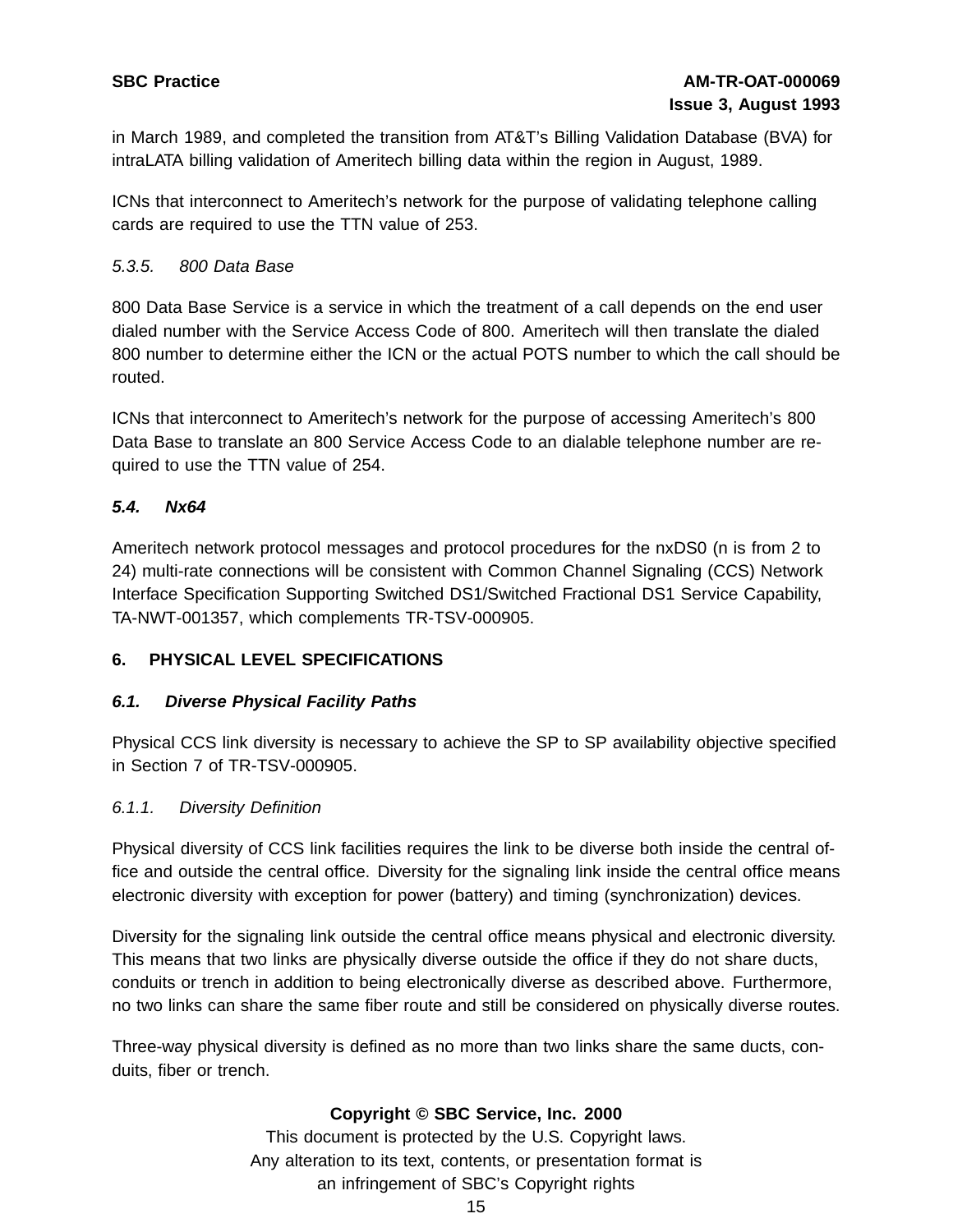The exception to this guideline may apply to building entrances, circuit distribution frames, power plants and some signaling points.

## **7. PERFORMANCE**

It is Ameritech's objective to be compliant with the 10 minute downtime objective as described in Section 7 of TR-TSY-000905. Furthermore, Ameritech expects each ICN interconnecting to its network to have the same objectives and to be pro-actively working to meet these objectives.

## **8. MAINTENANCE & TESTING**

Guidelines for testing SS7 are being established and documented in the Common Channel Signaling Interconnection Operations Guidelines, TA-TAP-001004. These guidelines have been agreed upon by the industry in the Network Operations Forum.

## **8.1. Ameritech Position - Testing Procedures**

Ameritech will adhere to the testing guidelines established in Section 8 of TR-TSV-000905 Supplement 1, June 1991. Ameritech also will consider performing tests not included in Section 8 or eliminating some of the suggested tests. The determination of what tests to be performed should be negotiated between the two companies at a joint planning session held prior to initial interconnection. Ameritech and the industry supports and encourages the use of these planning sessions to formulate an interconnection process.

#### **8.2. Channel Service Unit (CSU) - No DSOA Interface**

The ability of the CSU to provide a loop back on a link will provide substantial assistance to the technician in sectionalizing a trouble. The appropriate CSU should be installed at both ends of the interconnecting links except where a DS0A interface is available (see Section 8.3). To support this testing capability, ICNs connected to the Ameritech network are required to support the Latching and Loopback testing capabilities.

#### **8.3. DSOA Interface**

The DS0A interface is available on some STP and SP architectures. The DS0A allows a loop back for trouble sectionalization and will eliminate the need for a CSU at that end of the link.

## **9. ACRONYM LIST**

**ABS -** Alternate Billing Service

**aCCS -** advanced Custom Calling Services

#### **Copyright © SBC Service, Inc. 2000**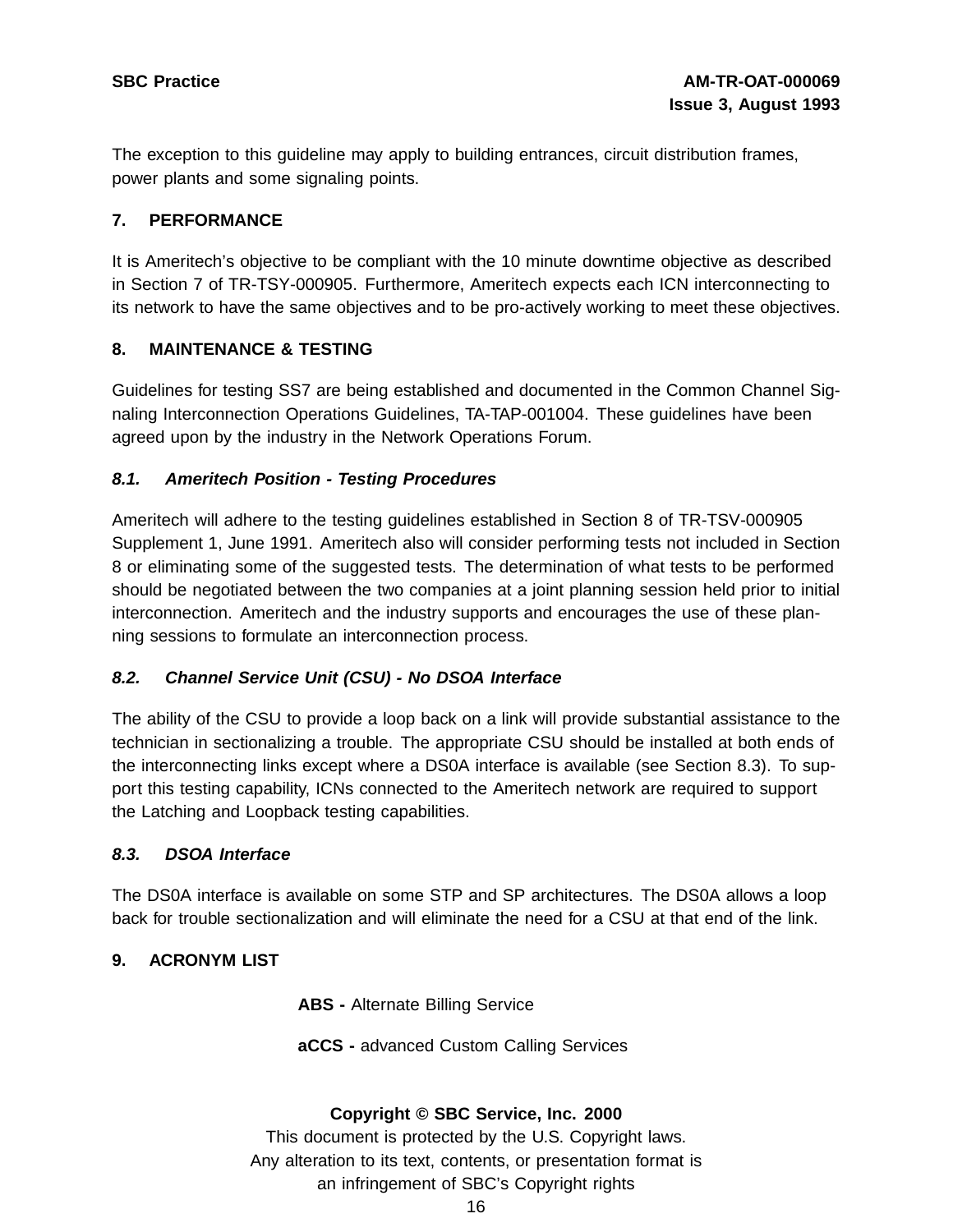| <b>ALC - A Link Concentrator</b>                                            |
|-----------------------------------------------------------------------------|
| <b>AMSI-E - Ameritech Message Signaling Interface - Expansion</b>           |
| <b>ANI - Automatic Number Identification</b>                                |
| <b>ASR - Access Service Request</b>                                         |
| AT - Access Tandem                                                          |
| <b>ATP - Access Transport Parameter</b>                                     |
| <b>BCC - Bellcore Client Company</b>                                        |
| <b>Bellcore - Bell Communication Research</b>                               |
| <b>CCITT</b> - Consultative Committee International Telephone and Telegraph |
| <b>CCS - Common Channel Signaling</b>                                       |
| <b>CFN - Confusion Message</b>                                              |
| <b>CLASS - Custom Local Area Signaling Services</b>                         |
| <b>CNAM - Calling Name Delivery</b>                                         |
| <b>CPG - Call Progress Message</b>                                          |
| <b>CPN - Calling Party Number</b>                                           |
| <b>CRM - Circuit Reservation Message</b>                                    |
| <b>CSU - Channel Service Unit</b>                                           |
| <b>DNAL - Dedicated Network Access Link</b>                                 |
| <b>DS0A</b> - Digital Signal Level 0A (64 kbps)                             |
| DS1 - Digital Signal Level 1 (1.544 Mbps)                                   |
| <b>EC</b> - Exchange Carrier                                                |
| EO - End Office                                                             |

**ESP -** Enhanced Service Provider

## **Copyright © SBC Service, Inc. 2000**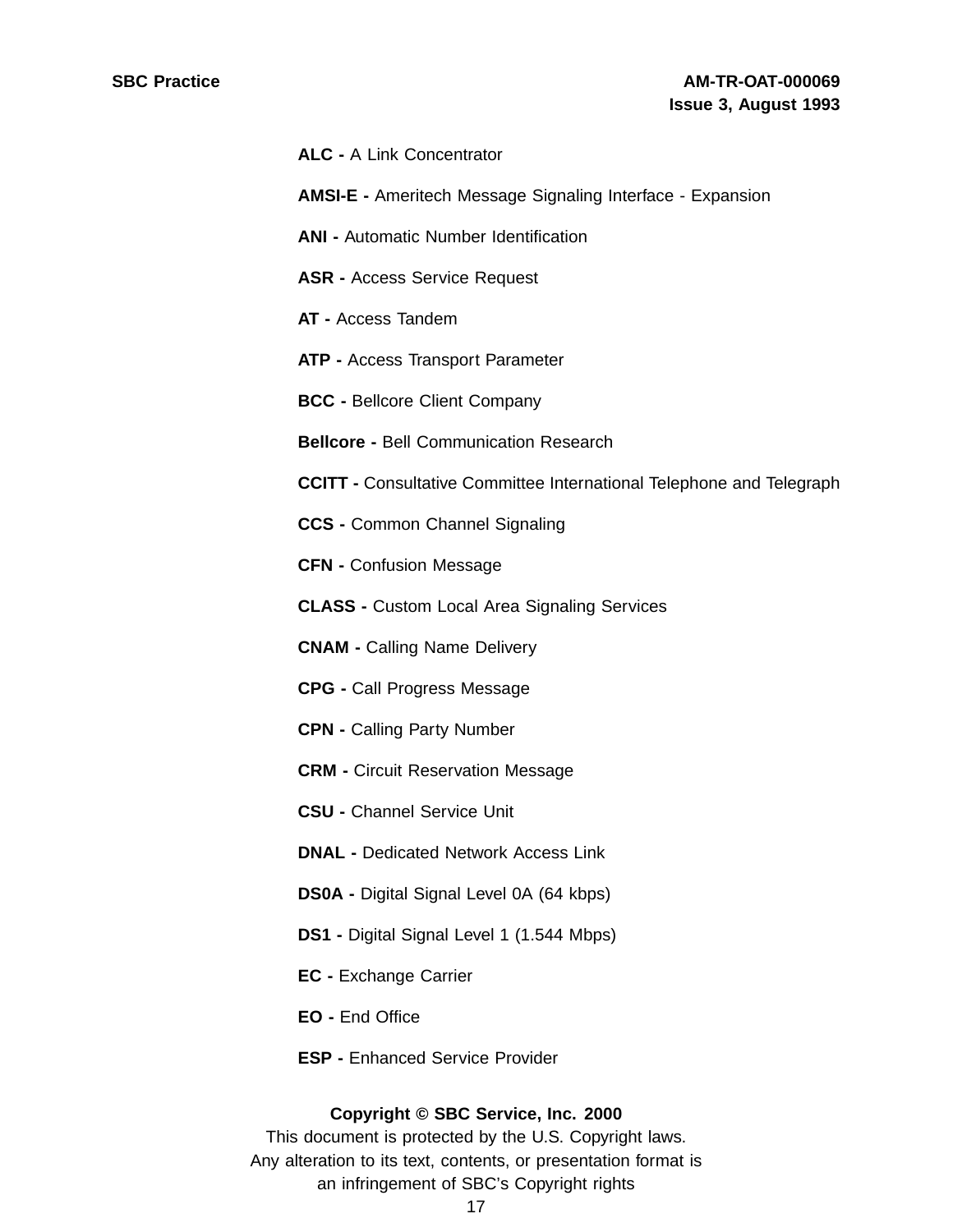- **FGB -** Feature Group "B"
- **FGD -** Feature Group "D"
- **GAP -** Generic Address Parameter
- **IAM -** Initial Address Message
- **IXC -** Interexchange Carrier
- **ICN -** Interconnecting Network
- **INC -** International Carrier
- **INTER -** MF-SS7 Interworking
- **ISDN -** Integrated Services Digital Network
- **ITC -** Independent Telephone Company
- **LATA -** Local Access and Transport Area
- **LEC -** Local Exchange Carrier
- **LERG -** Local Exchange Routing Guide
- **LIDB -** Line Information Data Base
- **MF -** Multifrequency
- **NOF -** Network Operations Forum
- **NP -** Network Provided Number
- **OBF -** Ordering and Billing Forum
- **OLIP -** Originating Line Information Parameter
- **ORIG -** Announcement Played at the Originating End of the call
- **OSS -** Operator Services Systems
- **POTS -** Plain Old Telephone Service
- **RBOCS -** Regional Bell Operating Companies

#### **Copyright © SBC Service, Inc. 2000**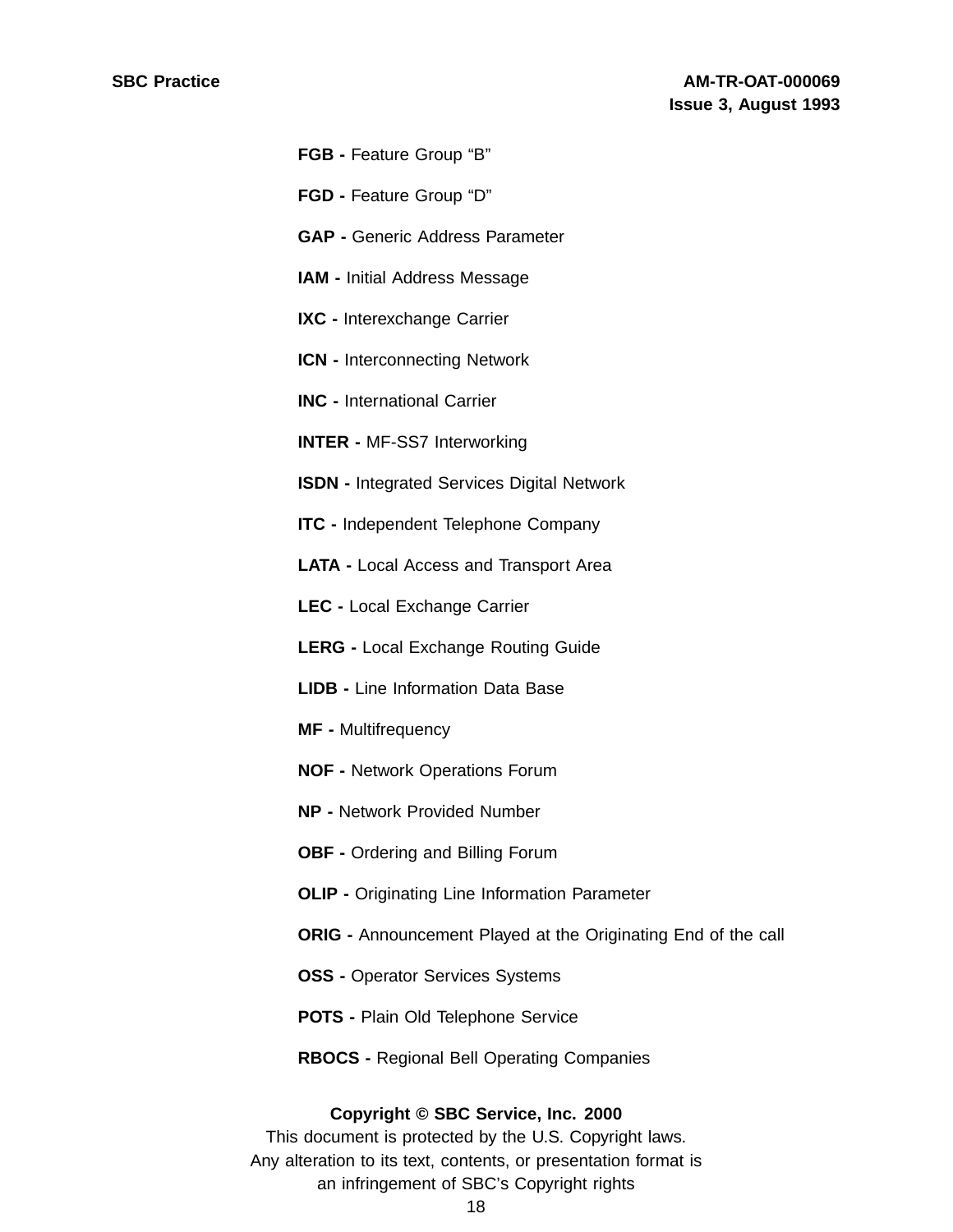- **SCP -** Service Control Point
- **SP -** Signaling Point
- **SPCS -** Stored Program Control Switching System
- **SPOI -** Signaling Point of Interface
- **SS7 -** Signaling System Number Seven
- **STP -** Signal Transfer Point
- **SWF-DS1 -** Switched DS1/Switched Fractional DS1 Service
- **TCAP -** Transaction Capability Application Protocol
- **TERM -** Announcement Played at the Termination End of the call
- **TTN -** Translation Type Number
- **UPFS -** User Provided Failed Network Screening Number
- **UPNS -** User Provided Not Screened Number
- **UPPS -** User Provided Passed Network Screening Number

#### **10. REFERENCES**

- 1. Common Channel Signaling (CCS) Network Interface Specification, TR-TSV-00095, Issue 2, December 1992.
- 2. Bell Communications Research Specification of Signaling System Number 7, TR-NPL-000246, Issue 2, 1992.
- 3. Switching System Requirements for Call Control Using the Integrated. Services Digital Network User Part (ISDNUP), TR-TSY-000317, Issue 2, November 1990.
- 4. Switching System Requirements for Interexchange Carrier Interconnection Using the Integrated Services Digital Network User Part (ISDNUP), TR-TSY-000394, Issue 2, November 1990.
- 5. Switching System Requirements Supporting ISDN Access Using the ISDN User Part, TR-NWT-000444, Issue 2, November 1990.

#### **Copyright © SBC Service, Inc. 2000**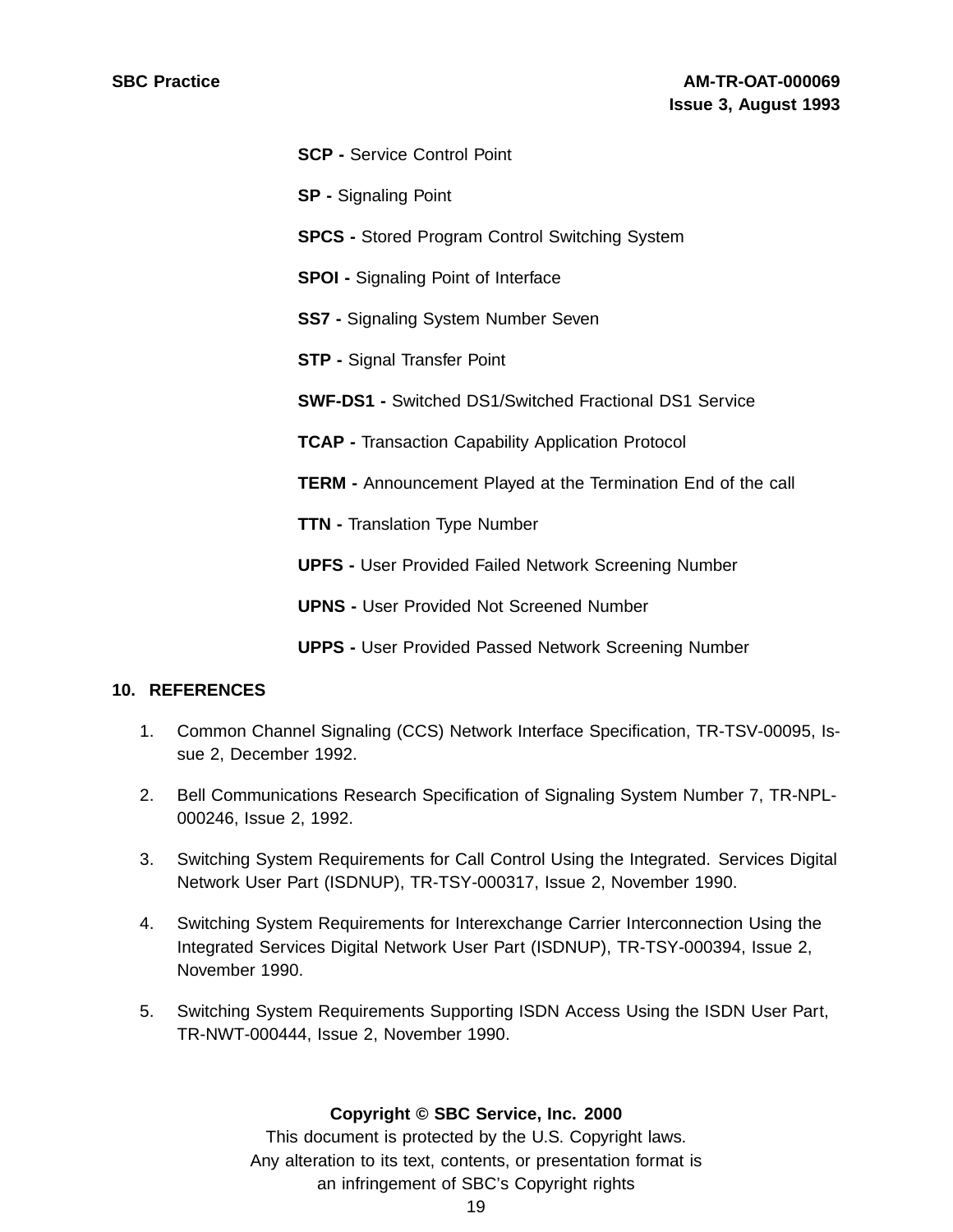- 6. Common Channel Signaling (CCS) Interconnection Guidelines (Section 8 of TR-TSV-000905), TA-TAP-001004, Issue 1, June 30, 1989.
- 7. Common Channel Signaling (CCS) Network Interface Specification Supporting Integrated Services Digital Network (ISDN), TR-TSV-000962, Issue 1, September 1990.
- 8. Common Channel Signaling (CCS) Network Interface Specification Supporting Switched DS1/Switched Fractional DS1 Service Capability (SWF-DS1), TA-NWT-001357, Issue 1, April 1993.

Any questions regarding this document, please contact the APEx Help Desk at 847-248-4328.

#### **Copyright © SBC Service, Inc. 2000**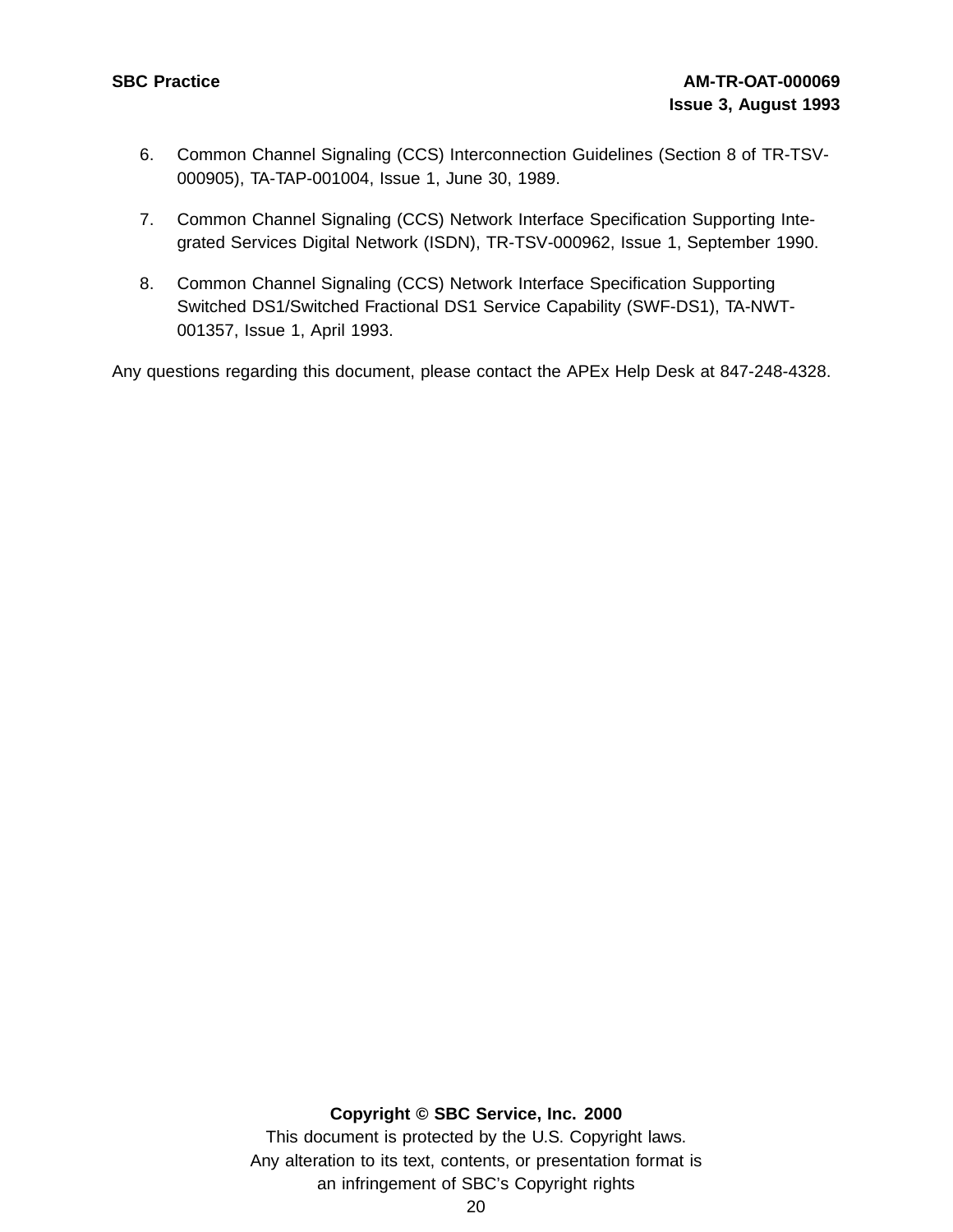## **APPENDIX A - APPENDIX A**

#### **Exception A: 4ESS and 5ESS**

When an IXC hands a call off to a LEC at the terminating LATA boundary, and the called party address fails screening in the LEC switch, neither a circuit group indicator nor the received coding of the "ISDN-UP Indicator" bit is used to determine whether a Release Message should be returned to an IXC, or a tone/announcement should be provided by the LEC switch. If the call fails screening, the call is released back to the IXC.

#### **Exception B: 4ESS and 5ESS**

Unrecognized optional parameters are discarded and spare bits are recoded to "0". Network specific messages and parameters are discarded at gateway switches and network specific codes within parameters are recoded.

## **Exception C: 4ESS**

FGB/950 calls and cut-through calls can not be interworked between EAMF and SS7 at a 4ESS AT. Under interworking these calls require the ST', ST" or ST"" MF signals be either received at the switch if the incoming trunk is EAMF, or sent if the outgoing trunk is EAMF. when EMAF is used on both the incoming trunk and the outgoing trunk, the 4ESS switch serving as an AT can support these calls because these signals are present in the second inband sequence which passes transparently through the AT. They pass transparently because the incoming trunk is cut through to the outgoing trunk and thus the 4ESS switch does not process these signals. To interwork these calls between EAMF and SS7, the switch would need to receive or send these signals. The current hardware and firmware is not capable of sending or receiving these signals.

#### **Exception D: 4ESS**

When interworking SS7 to inband signaling to a Feature Group B carrier, the AT should wait for the IXC to return a wink before sending an Address Complete Message (ACM) to the end office. A 4ESS AT switch does not wait for the wink before returning the ACM.

#### **Exception E: 4ESS and 5ESS**

The Charge Number Parameter and Calling Party Number Parameter (CPN) are both sent even when CPN and ANI are the same. However, it serving as an AT, they will accept CPN and OLIP and use CPN as ANI, per TR-TSY-000394, if the call is interworked to EAMF.

#### **Exception F: 1AESS**

#### **Copyright © SBC Service, Inc. 2000**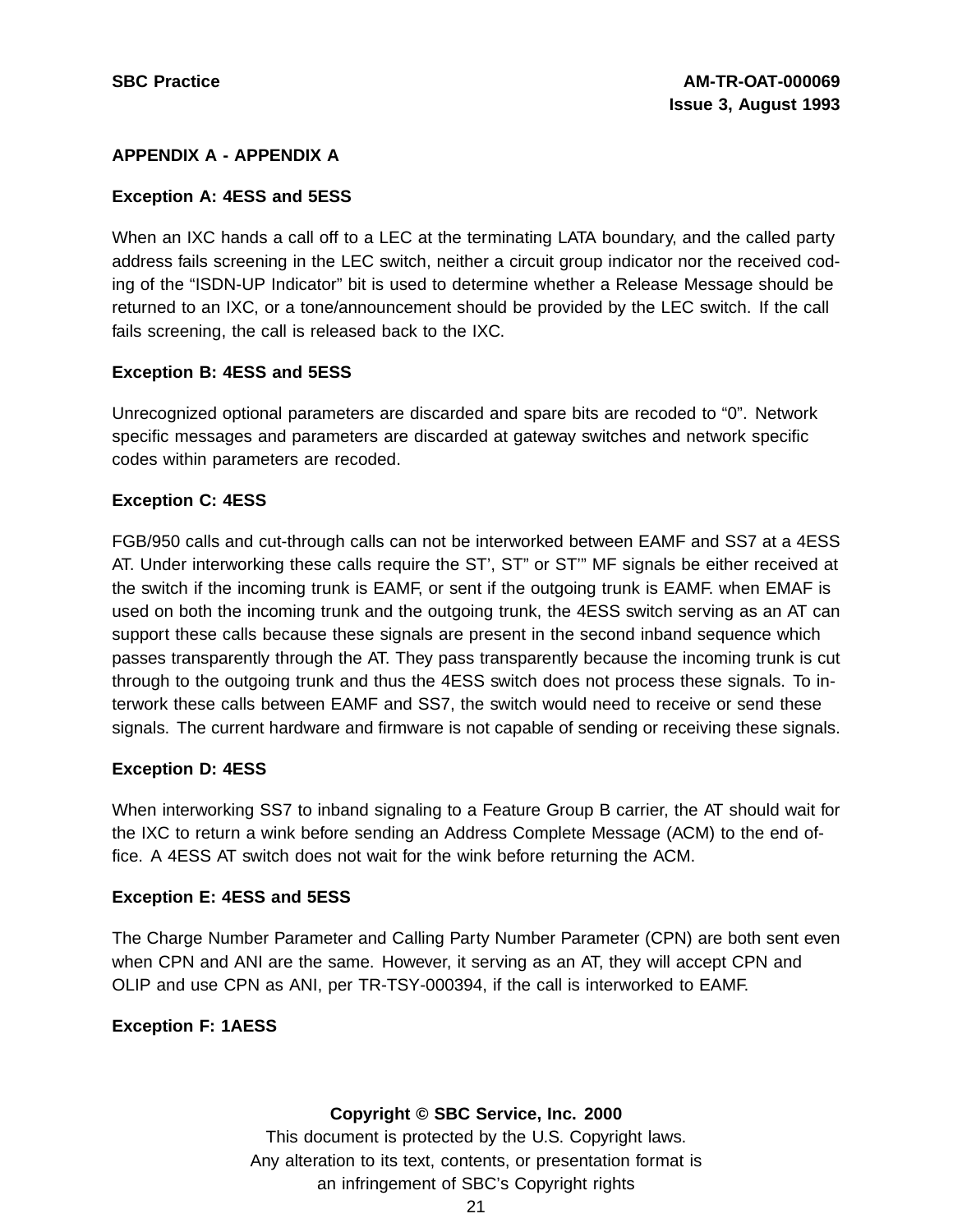Only 10 digits will be sent for Calling Party Number. If 10 digits are not available, then CPN will not be sent. However, serving as an AT, 1AESS switches will pass a CPN parameter containing 10, 6, or 3 digits.

#### **Exception G: 1AESS**

Since Feature Group B calls to FGB carriers are not supported by the 1AESS switch, there has been no provision made for FGB on SS7. A form of 950-WXXX calls are supported for FGD carriers.

#### **Exception H: 1AESS, 4ESS, 5ESS**

Timers "Texm" and "Tcrm" are specified to be recent changeable, with "Texm" able to range from 3-5 seconds and "Tcrm" able to range from 3-4 seconds. Timer "Texm" is the time to wait at an end office, after sending an IAM to an AT, for an Exit Message or other appropriate signal. Timer "Tcrm" is the time to wait at an AT for a Circuit Reservation Acknowledge Message, after sending a Circuit Reservation Message. for the 1AESS switch, timers "Texm" and "Tcrm" are fixed to 4 seconds and 3 seconds, respectively. The 5ESS switch does not use the "Texm" timer and sets the "Tcrm" timer to 3 seconds. The guard that the 5ESS switch uses instead of "Texm" for lost or missing signals is timer "Tiam". The 4ESS switch is not an end office and thus should not provide timer "Texm"; if fixes timer "Tcrm" to 3 seconds.

#### **Exception I: 4ESS and 5ESS**

At an AT, timer Texm,d should be started after sending an IAM to the IXC. When either this timer times out or an ACM, ANM, or REL message is received in response to the IAM, the AT should formulate and send an EXM message to the SS7 EAEO. These switches will not implement Texm.d. Upon Sending the IAM, the EXM message is sent back to the end office.

#### **Exception J: 1AESS, 4ESS and 5ESS**

The count of IAMs received from an IXC with a message priority other than 01 is not made.

#### **Exception K: 1AESS, 4ESS and 5ESS**

The Carrier Selection Parameter is not supported. Presubscription is not supported, and the protocol to support it is not supported, either in the equal access MF protocol, or the SS7 protocol. However, a CCS7 based feature without MF operation or the interworking of MF and CCS7, will be developed.

#### **Exception L: 4ESS and 5ESS**

#### **Copyright © SBC Service, Inc. 2000**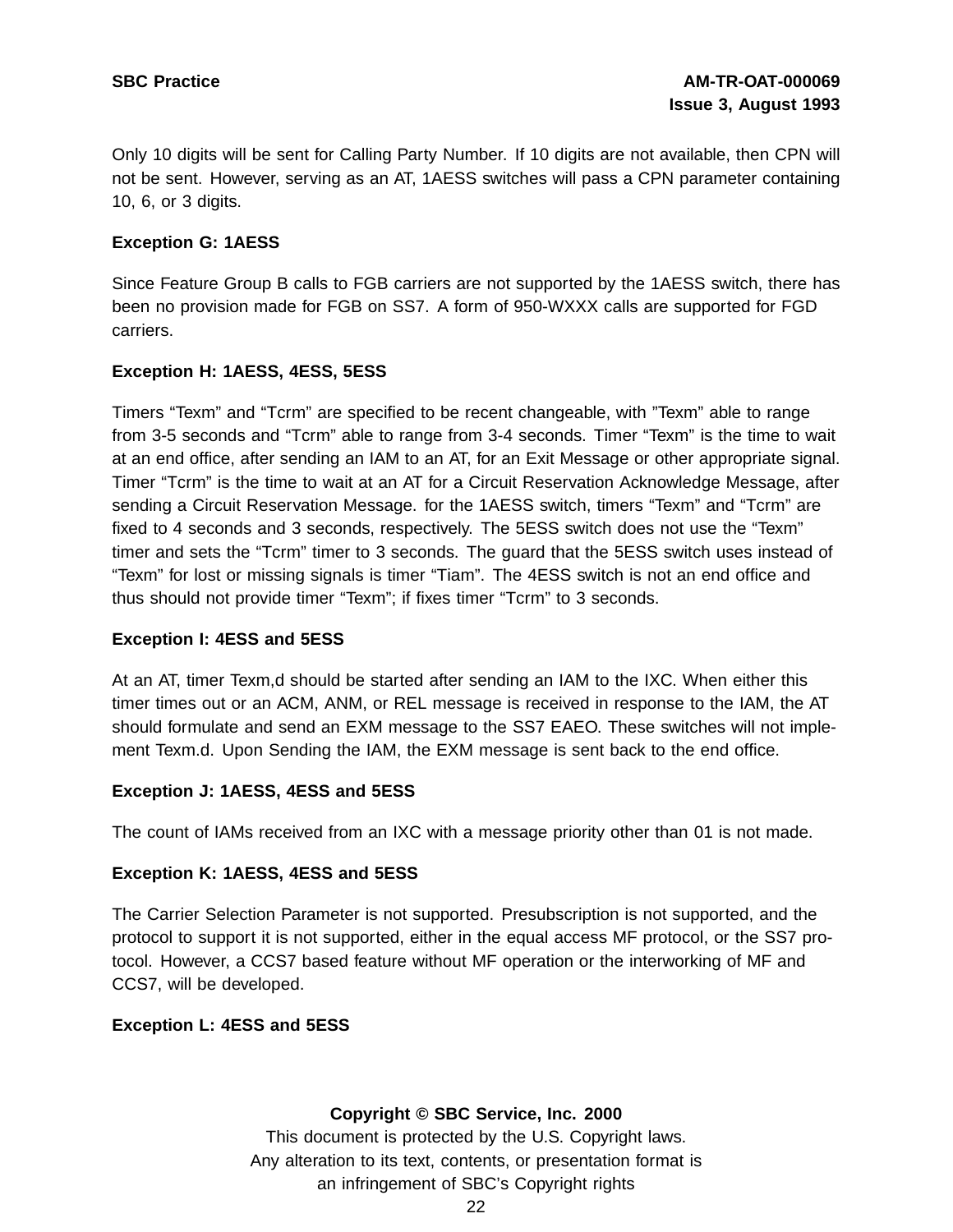Recording of CPN is not provided in the originating LATA. Recording of charge number and CPN is not provided in the terminating LATA.

#### **Exception M: 4ESS**

The called party number nature of address indicator designated "950+ call from local exchange carrier public station or hotel/motel line or non EAEO", should be coded 1110110. The 4ESS switch as an access tandem will accept this code but will recode it to "subscriber number" (0000001).

#### **Exception N: DMS100**

The Northern Telecom DMS100 is capable of handling the receipt of the confusion message but will not generate this message.

#### **Copyright © SBC Service, Inc. 2000**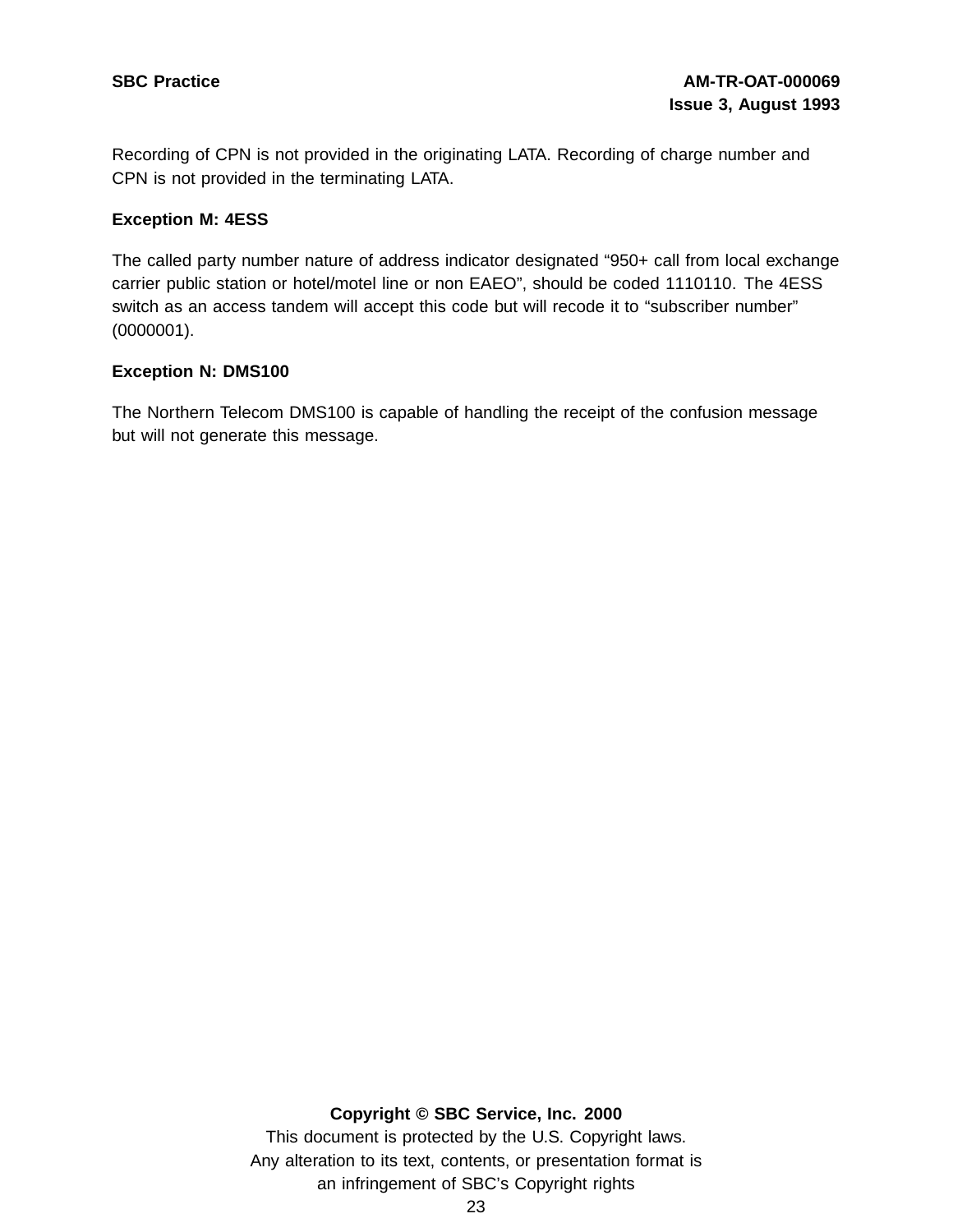## **APPENDIX B - APPENDIX B**

| <b>TTN Number</b> | Ameritech Service Name                         |  |  |
|-------------------|------------------------------------------------|--|--|
| 005               | Calling Name Delivery (planned)                |  |  |
| 007               | Ameritech Message Signal Interface – Expansion |  |  |
| 251               | advanced Custom Calling Services               |  |  |
| 253               | Ameritech Alternate Billing Service            |  |  |
| 254               | 800 Data Base                                  |  |  |

## **Copyright © SBC Service, Inc. 2000**